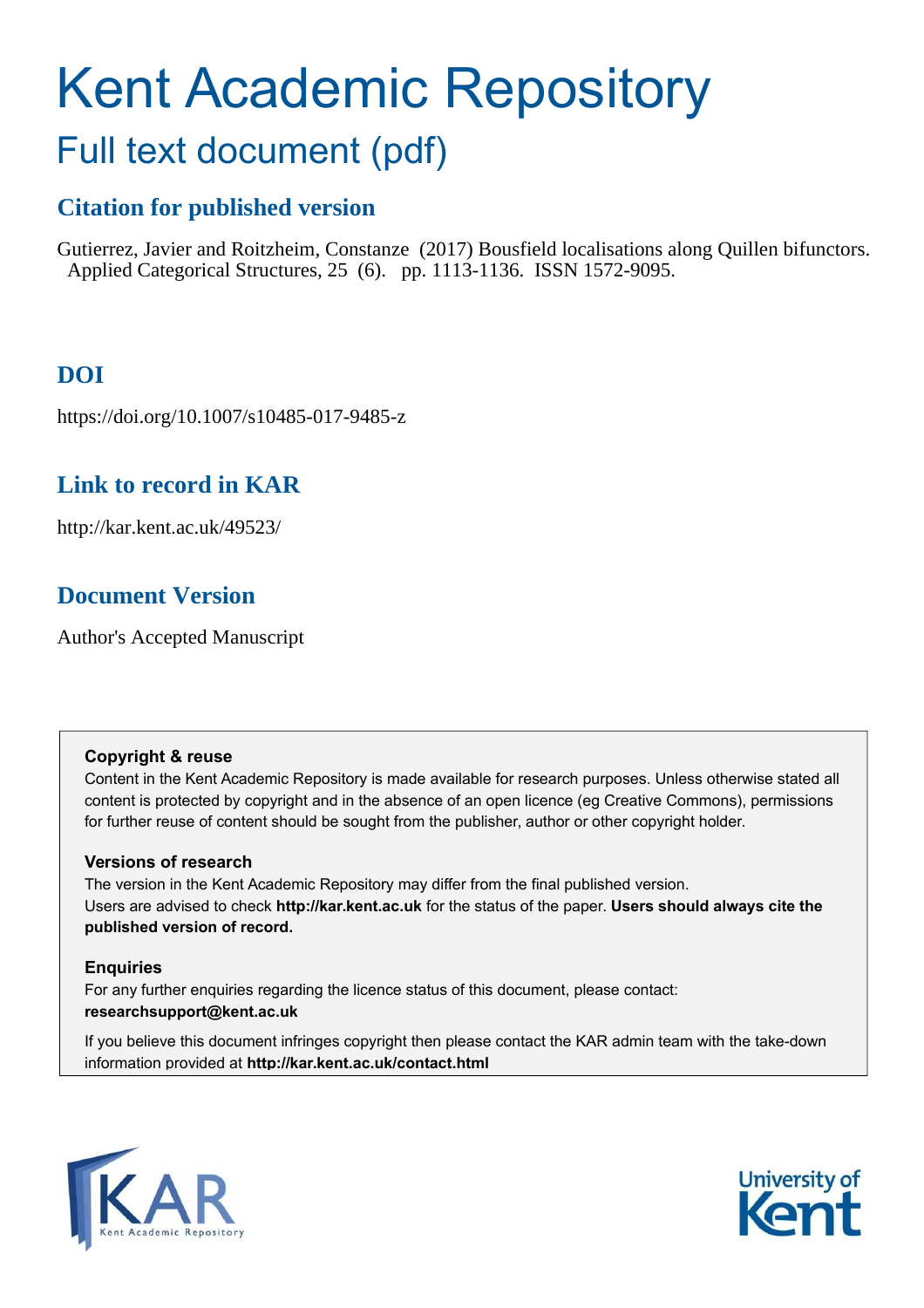

## <span id="page-1-0"></span>**Bousfield Localisations along Quillen Bifunctors**

**Javier J. Gutierrez ´ 1,3** · **Constanze Roitzheim<sup>2</sup>**

Received: 18 April 2016 / Accepted: 20 February 2017 © Springer Science+Business Media Dordrecht 2017

**Abstract** Consider a Quillen adjunction of two variables between combinatorial model categories from  $C \times D$  to  $\mathcal{E}$ , a set S of morphisms in C and a set K of objects in C. We prove that there is a localised model structure  $L_S \mathcal{E}$  on  $\mathcal{E}$ , where the local objects are the S-local objects in  $\mathcal E$  described via the right adjoint. Dually, we show that there is a colocalised model structure  $C_{\mathcal{K}}\mathcal{E}$  on  $\mathcal{E}$ , where the colocal equivalences are the K-colocal equivalences in  $\mathcal{E}$ described via the right adjoint. These localised and colocalised model structures generalise left and right Bousfield localisations of simplicial model categories, Barnes and Roitzheim's familiar model structures, and Barwick's enriched left and right Bousfield localisations.

**Keywords** Localisation · Model category · Postnikov tower

The first author was supported by the NWO (SPI 61-638) and the MEC-FEDER grants MTM2010-15831 and MTM2013-42178-P. Both authors received support from the LMS Scheme 4 grant no. 41360.

 $\boxtimes$  Javier J. Gutiérrez javier.gutierrez@ub.edu <http://www.ub.edu/topologia/gutierrez>

Constanze Roitzheim C.Roitzheim@kent.ac.uk <http://www.kent.ac.uk/smsas/personal/csrr>

- 1 Institute for Mathematics, Astrophysics, and Particle Physics, Radboud Universiteit Nijmegen, Heyendaalseweg 135, 6525, AJ, Nijmegen, The Netherlands
- <sup>2</sup> School of Mathematics, Statistics and Actuarial Science, University of Kent, Canterbury, Kent, CT2 7NF, UK
- Present address: Departament de Matemàtiques i Informàtica, Facultat de Matemàtiques i Informatica, Universitat de Barcelona, Gran Via de les Corts Catalanes 585, ` 08007, Barcelona, Spain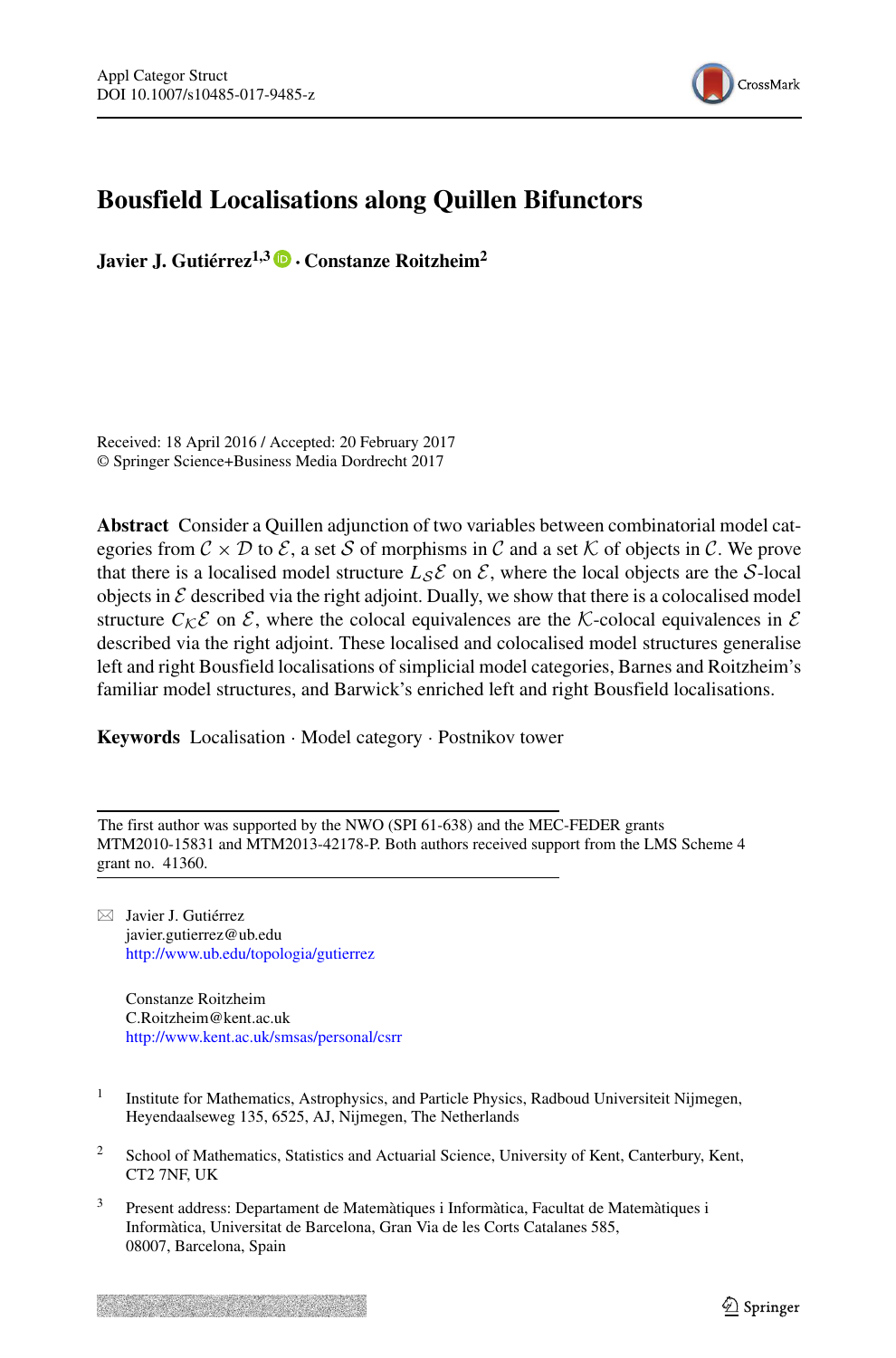#### **Mathematics Subject Classification (2010)** 55P42 · 55P60 · 55S45

#### **1 Introduction**

Quillen adjunctions between spectra or spaces and other model categories are a useful way to study homotopy structures. For example, one can gain insight into a model category  $\mathcal C$ by studying the canonical action of the homotopy category of simplicial sets Ho(sSet) or of the stable homotopy category  $Ho(Sp)$  (provided that C is a stable model category) on the homotopy category  $Ho(\mathcal{C})$ .

In [\[4\]](#page-22-0) it was studied how this set-up is compatible with homological localisations of spectra, that is, left Bousfield localisation at  $E_*$ -isomorphisms for a homology theory E. For a stable model category  $C$ , Barnes and Roitzheim constructed in [\[4\]](#page-22-0) a corresponding Bousfield localisation  $\mathcal{C}_E$  of  $\mathcal C$  called *stable E-familiarisation* with appropriate universal properties. One of them implies that  $\mathcal{C}_E$  is the "closest" model category to  $\overline{\mathcal{C}}$  such that every left Quillen functor from the model category of symmetric spectra Sp to  $\mathcal{C}_E$  factors over E-local spectra  $L_E$  Sp.

<span id="page-2-0"></span>In this paper, we take this notion further by studying the compatibility of Quillen adjunctions of two variables from  $C \times D$  to E with Bousfield localisations and colocalisations of C or D. Given a Quillen adjunction of two variables between combinatorial model structures

$$
-\otimes -: \mathcal{C} \times \mathcal{D} \longrightarrow \mathcal{E},
$$
  
Hom<sub>r</sub>(-, -):  $\mathcal{D}^{op} \times \mathcal{E} \longrightarrow \mathcal{C},$   
Hom<sub>l</sub>(-, -):  $\mathcal{C}^{op} \times \mathcal{E} \longrightarrow \mathcal{D},$ 

where  $\mathcal E$  is left proper, and a set  $\mathcal S$  of morphisms in  $\mathcal C$ , we define an  $\mathcal S$ -localised model structure  $L_S \mathcal{E}$  on  $\mathcal{E}$ . The cofibrations of  $L_S \mathcal{E}$  are the same as the ones in  $\mathcal{E}$ , and the fibrant objects are the objects Z that are fibrant in  $\mathcal E$  and such that for every morphism  $f: A \to B$ in  $S$  the induced map

 $f^*$ : Hom<sub>l</sub>(B, Z)  $\longrightarrow$  Hom<sub>l</sub>(A, Z)

is a weak equivalence in D. We show that the fibrant objects of  $L_{\mathcal{S}}\mathcal{E}$  can be equivalently characterised in terms of a set of homotopy generators  $\mathcal{G}_{\mathcal{D}}$  of  $\mathcal{D}$ . Namely, Z is fibrant in  $L_{\mathcal{S}}\mathcal{E}$  if it is fibrant in  $\mathcal{E}$  and Hom<sub>r</sub>(G, Z) is S-local in  $\mathcal{C}$  for every G in  $\mathcal{G}_{\mathcal{D}}$ .

In fact, if  $I_{\mathcal{D}}$  denotes the set of generating cofibrations of  $\mathcal D$  and  $\mathcal G_{\mathcal{D}}$  a set of homotopy generators of D, then the model structure  $L_{\mathcal{S}}\mathcal{E}$  can be obtained as the left Bousfield localisation of  $\mathcal E$  with respect to the set of morphisms  $\mathcal{S}\Box I_{\mathcal{D}}$ , where  $\Box$  denotes the pushout-product, or equivalently as the left Bousfield localisation of  $\mathcal E$  with respect to  $S \otimes \mathcal G_D$ . Moreover, we show that the left Quillen bifunctor  $C \times D \rightarrow \mathcal{E}$  induces a left Quillen bifunctor between the localised model structures  $L_S C \times D \rightarrow L_S \mathcal{E}$ , and that the model structure  $L_S \mathcal{E}$  is the "closest" model structure to  $\mathcal E$  with this property.

Dually, if we start with a set of objects  $K$  in  $C$ , we can obtain similar statements for the corresponding K-colocalised model structure  $C_{\mathcal{K}}\mathcal{E}$ .

The S-localised model structure and the  $K$ -colocalised model structure are useful as they now generalise two known constructions: the enriched left and right Bousfield localisations of enriched model categories [\[5\]](#page-22-1) and the E-familiarisation of spectral model categories [\[4,](#page-22-0) Section 5].

One application of our results is the description of Postnikov sections of arbitrary left proper combinatorial model categories. For the category sSet of simplicial sets, the model structure  $P_k$  sSet for kth Postnikov sections is obtained via localising sSet with respect to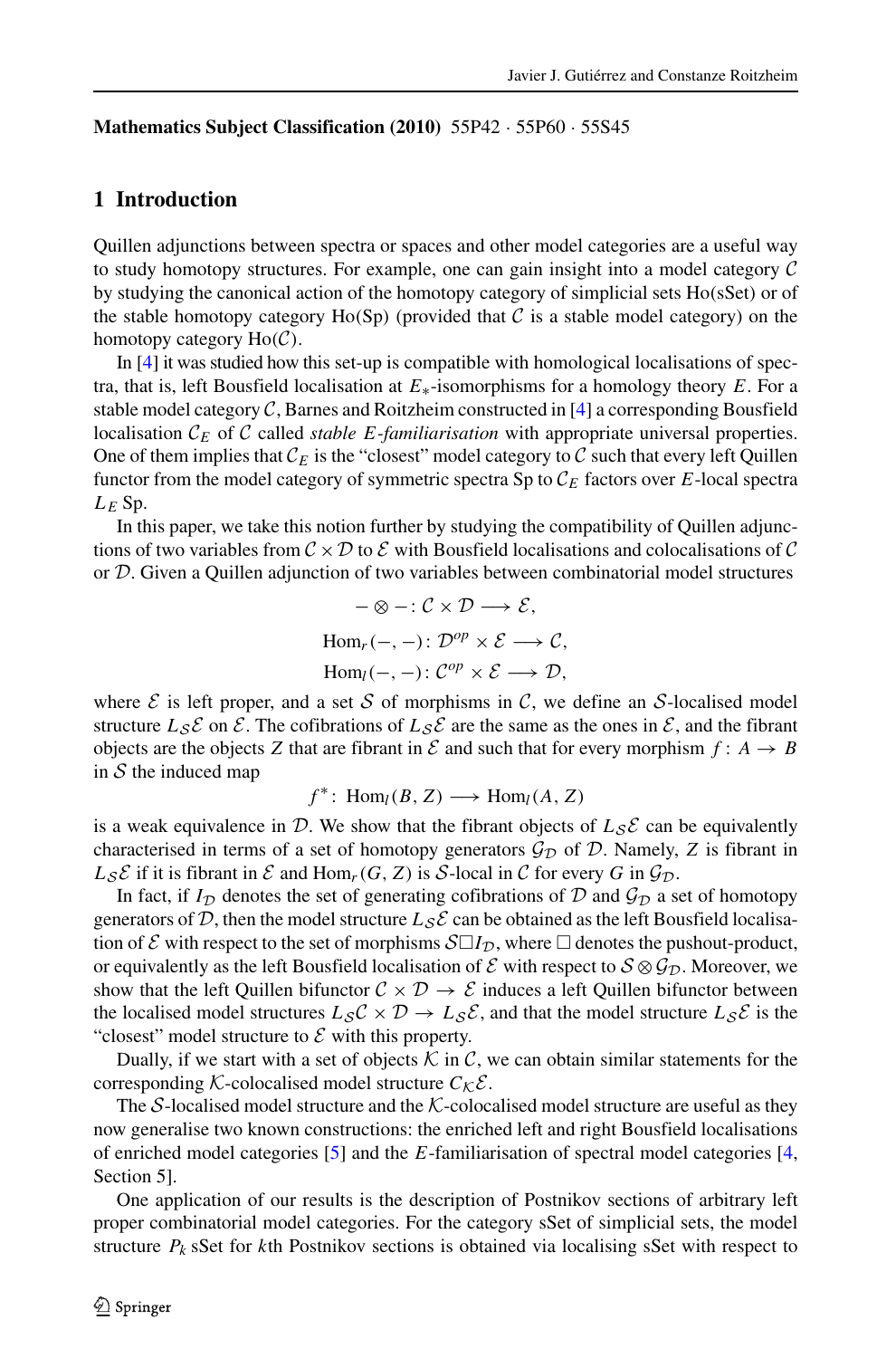the map  $f_k: S^{k+1} \to D^{k+2}$ . Using our localisation construction and combining it with the theory of framings [\[15\]](#page-23-0) we can now consider Postnikov sections  $P_k\mathcal{C}$  in model categories C that are not necessarily simplicial, for instance, when  $C = Ch_b(R)$  is the category of non-negatively graded chain complexes of R-modules endowed with the standard projective model structure.

The  $S$ -localised and  $K$ -colocalised model structures play also an important role in the study of towers and homotopy pullbacks of model categories, such as Postnikov towers, Bousfield arithmetic squares, and homotopy fibers [\[12\]](#page-22-2).

The paper is organised as follows. In Section [1,](#page-1-0) we recall some terminology and basic results on locally presentabl categories and combinatorial model categories. In Section [2,](#page-2-0) we discuss how Quillen adjunctions of two variables are compatible with left and right Bousfield localisations. Given a Quillen adjunction of two variables  $C \times D \rightarrow \mathcal{E}$  we describe Bousfield localisations of  $E$  based on localisations of  $C$  or  $D$  and their universal properties. As particular examples, we recover enriched localisations [\[5\]](#page-22-1), enriched colocalisations and E-familiarisations  $[3, 4]$  $[3, 4]$ . Finally, in Section [3](#page-5-0) we study the special case of Postnikov k-types in combinatorial model categories.

#### **2 Review of Combinatorial Model Categories**

In this section, we recall some terminology on locally presentable categories and combinatorial model categories. The essentials of the theory of locally presentable categories can be found in [\[1,](#page-22-4) [10\]](#page-22-5) or [\[20\]](#page-23-1). Foundations on the theory of combinatorial model categories may be found in  $[6, 8]$  $[6, 8]$  and  $[19]$ . As in  $[14]$  and  $[15]$  we will assume that all our model categories are equipped with functorial factorisations.

#### **2.1 Locally Presentable Categories**

Let  $\lambda$  be a regular cardinal. A small category  $\mathcal I$  is called  $\lambda$ -*filtered* if it is nonempty and satisfies the following two conditions:

- (i) Given any set of objects  $\{a_i \mid i \in I\}$  in  $\mathcal{I}$ , where  $|I| < \lambda$ , there is an object a and a morphism  $a_i \rightarrow a$  for each  $i \in I$ .
- (ii) Given any set of parallel morphisms  $\{\alpha_j : a \to a' \mid j \in J\}$  in  $\mathcal I$  between two fixed objects, where  $|J| < \lambda$ , there is a morphism  $\gamma : a' \to a''$  such that  $\gamma \circ \alpha_j = \gamma \circ \alpha_{j'}$ for all  $j, j' \in J$ .

An object X of a category C is called  $\lambda$ -presentable if the functor  $C(X, -)$  from C to sets preserves λ-filtered colimits.

A cocomplete category C is *locally* λ*-presentable* if there is a set of λ-presentable objects A such that every object of C is a  $\lambda$ -filtered colimit of objects from A. In fact, if C is locally λ-presentable, then the collection of all λ-presentable objects has a set of representatives with respect to isomorphism, and we will denote by  $C_{\lambda}$  the full subcategory determined by any such set. The overcategory  $C_\lambda \downarrow X$  is  $\lambda$ -filtered and if we denote by colim( $C_\lambda \downarrow X$ ) the colimit of the diagram  $C_\lambda \downarrow X \rightarrow C_\lambda \hookrightarrow C$ , where the first functor is the projection, then the canonical map

$$
\mathrm{colim}(\mathcal{C}_{\lambda} \downarrow X) \longrightarrow X
$$

is an isomorphism. A category is *locally presentable* if it is locally λ-presentable for some regular cardinal λ.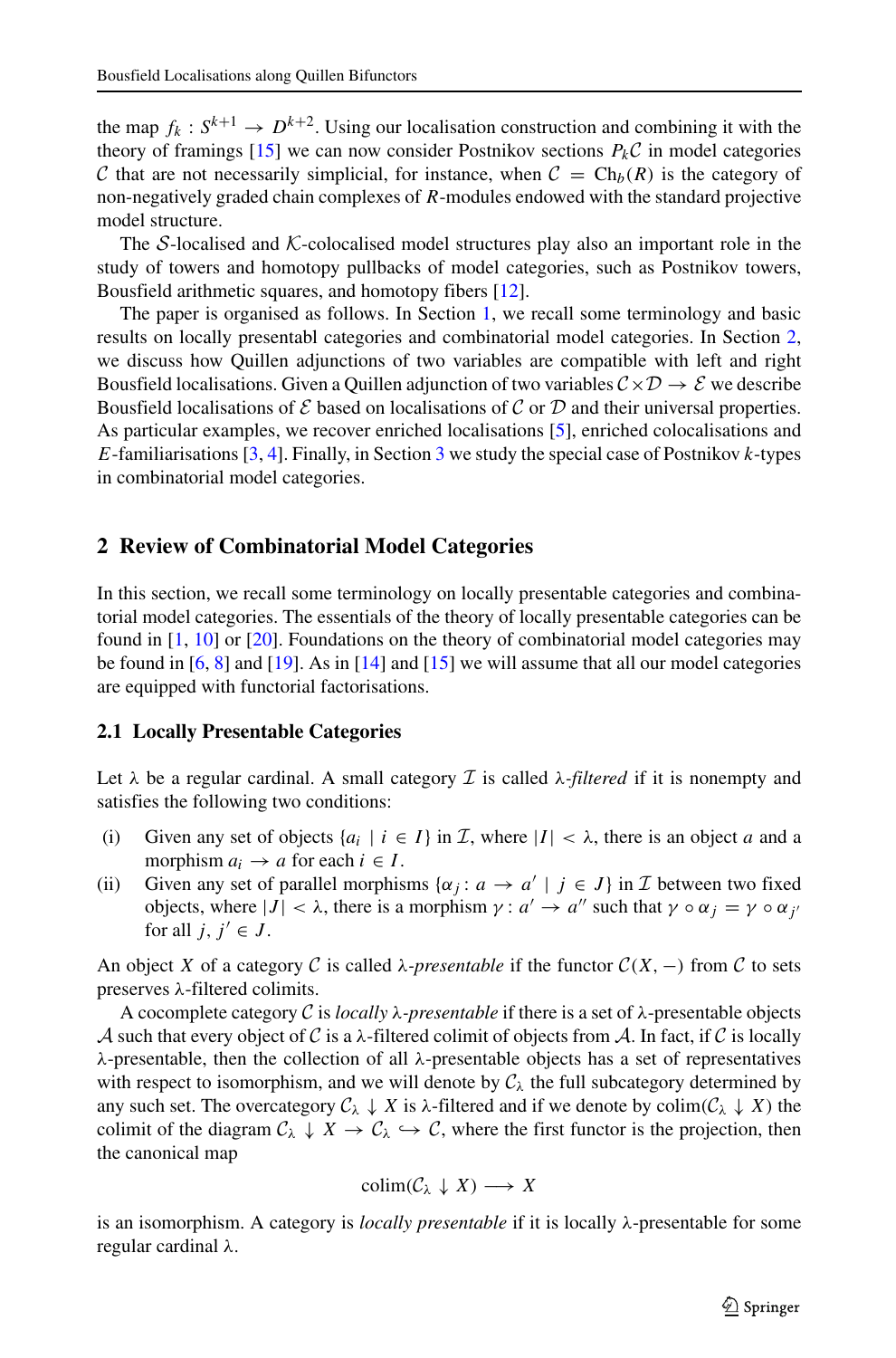Every locally  $\lambda$ -presentable category is equivalent to a full, reflective subcategory closed under  $\lambda$ -filtered colimits of the category of presheaves on some small category; see [\[1,](#page-22-4) Proposition 1.46].

#### **2.2 Combinatorial Model Categories**

A model category  $C$  is *cofibrantly generated* if there exists a set  $I_C$  of *generating cofibrations* and a set  $J_{\mathcal{C}}$  of *generating trivial cofibrations* that one can use to perform the small object argument (see [\[14,](#page-22-8) Definition 11.1.2] or [\[15,](#page-23-0) Definition 2.1.17] for a precise definition).

A *homotopy function complex* in a model category  $\mathcal C$  is a functorial choice of a fibrant simplicial set map<sub>C</sub> $(X, Y)$ , for every two objects  $X$  and Y in  $C_2$  whose homotopy type is the same as the diagonal of the bisimplicial set  $C(\tilde{X}, \tilde{Y})$ , where  $\tilde{X}$  is a cosimplicial resolution of X and  $\dot{Y}$  is a simplicial resolution of Y; for more details, see [\[14,](#page-22-8) Chapter 17]. Functorial homotopy function complexes exist in every model category and they are unique up to homotopy; see [\[14,](#page-22-8) Proposition 17.5.18 and Theorem 17.5.21].

Let C be a model category with homotopy function complex map $c(-, -)$  and let  $i: A \rightarrow B$  and  $p: X \rightarrow Y$  be two morphisms in C. Then the pair  $(i, p)$  is a *homotopy orthogonal pair* if the diagram

$$
\operatorname{map}_{\mathcal{C}}(B, X) \longrightarrow \operatorname{map}_{\mathcal{C}}(B, Y)
$$
  

$$
\downarrow \qquad \qquad \downarrow
$$
  

$$
\operatorname{map}_{\mathcal{C}}(A, X) \longrightarrow \operatorname{map}_{\mathcal{C}}(A, Y)
$$

is a homotopy fiber square  $[14,$  Definition 17.8.1]. The notion of homotopy orthogonal pair does not depend on the choice of homotopy function complexes, as shown in [\[14,](#page-22-8) Proposition 17.8.2]. In particular, we have that the pair ( $\emptyset \rightarrow W, p$ ) is homotopy orthogonal if the induced map

$$
p_*\colon \text{map}_{\mathcal{C}}(W, X) \longrightarrow \text{map}_{\mathcal{C}}(W, Y)
$$

is a weak equivalence of simplicial sets.

Recall that a model category is *left proper* if pushouts of weak equivalences along cofibrations are weak equivalences, and *right proper* if pullbacks of weak equivalences along fibrations are weak equivalences. A model category is *proper* if it is left and right proper.

In a cofibrantly generated model category the set of generating cofibrations can be used to detect weak equivalences. A proof of the following result can be found in [\[14,](#page-22-8) Theorem 17.8.18].

**Proposition 2.1** *Let* C *be a cofibrantly generated model category and let*  $I_c$  *be a set of generating cofibrations. Assume that* C *is left proper or that the domains of the elements of* I<sup>C</sup> *are cofibrant. Then, a map* f *in* C *is a weak equivalence if and only if for every map* i *in*  $I_{\mathcal{C}}$  *the pair*  $(i, f)$  *is a homotopy orthogonal pair.* 

A set of *homotopy generators* for a model category C consists of a small full subcategory  $\mathcal G$  such that every object of  $\mathcal C$  is weakly equivalent to a filtered homotopy colimit of objects of  $G$ . A set of homotopy generators also detects weak equivalences.

**Proposition 2.2** *Let*  $C$  *be a model category with homotopy function complex* map $_{C}(-, -)$ *and a set of cofibrant homotopy generators G. Then a map*  $f: X \rightarrow Y$  *in* C *is a weak equivalence if and only if for every* G *in* G *the pair* (jG,f) *is a homotopy orthogonal pair, where*  $j_G$  *denotes the morphism*  $\emptyset \rightarrow G$ *.*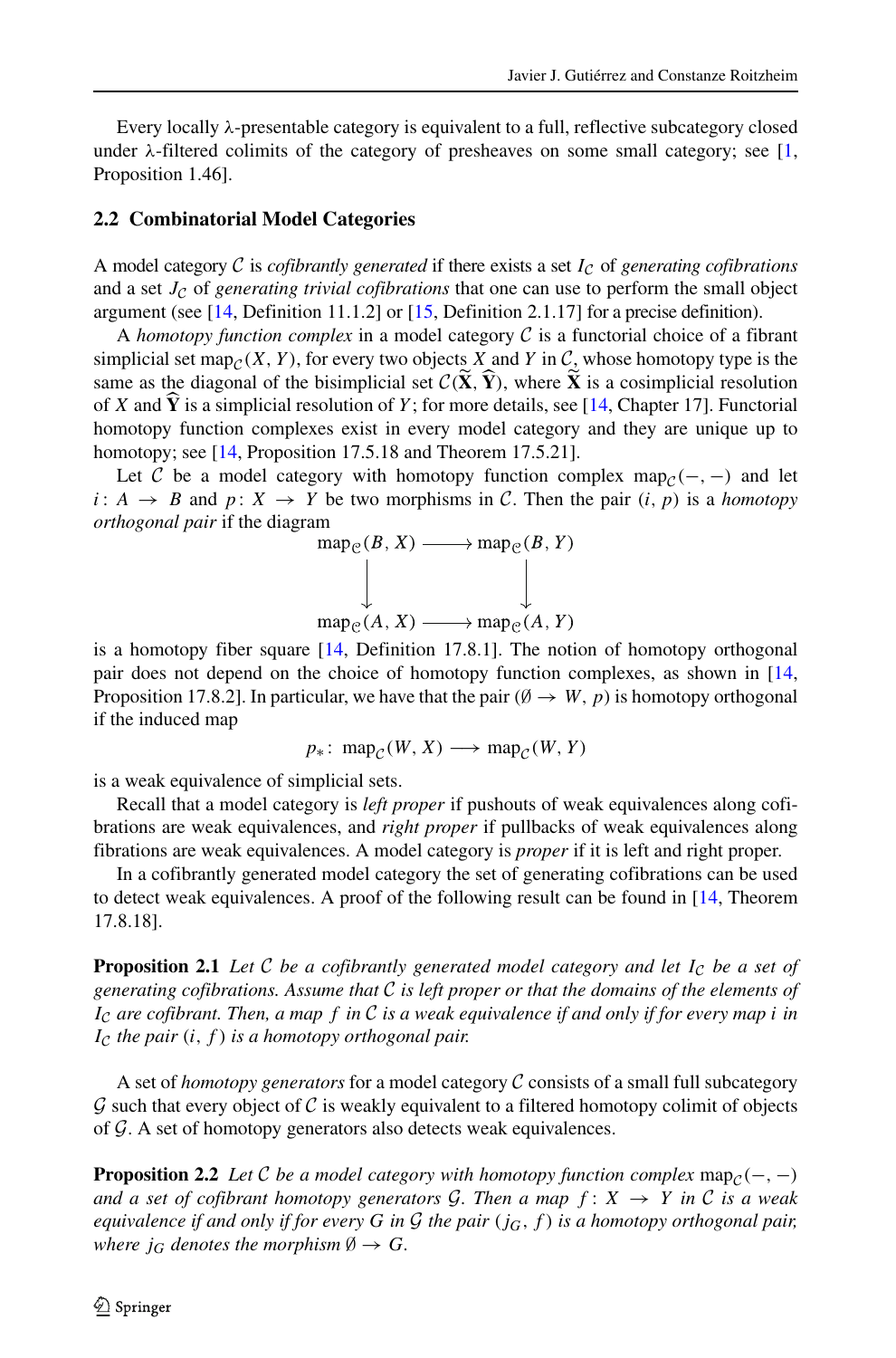*Proof* Let  $j_W$  denote the map  $\emptyset \rightarrow W$ . By [\[14,](#page-22-8) Theorem 17.7.7] a map  $f: X \rightarrow Y$  is a weak equivalence if and only if the pair  $(jw, f)$  is a homotopy orthogonal pair for every object  $W$ , that is, if and only if the induced map

$$
f_*\colon \text{map}_{\mathcal{C}}(W, X) \longrightarrow \text{map}_{\mathcal{C}}(W, Y)
$$

is a weak equivalence. Let  $\hat{f}$ :  $\hat{X} \rightarrow \hat{Y}$  be a fibrant approximation of f. By assumption every object W is weakly equivalent to a filtered homotopy colimit hocolim  $G_{\alpha}$  of objects of  $G$ , and hence [\[14,](#page-22-8) Theorem 19.4.2(2)] and [\[14,](#page-22-8) Theorem 19.4.4] imply that

$$
\operatorname{map}_{\mathcal{C}}(\operatorname{hocolim} G_{\alpha}, \hat{X}) \simeq \operatorname{holim}(\operatorname{map}_{\mathcal{C}}(G_{\alpha}, \hat{X}))
$$

<span id="page-5-0"></span>and that the map

holim(map<sub>C</sub>( $G_{\alpha}$ ,  $\hat{X}$ ))  $\longrightarrow$  holim(map<sub>C</sub>( $G_{\alpha}$ ,  $\hat{Y}$ ))

is a weak equivalence. The result now follows from the fact that homotopy function complexes are homotopy invariant; see [\[14,](#page-22-8) Theorem 17.7.7]. П

Let  $\lambda$  be a regular cardinal. A model category C is called  $\lambda$ -*combinatorial* if it is cofibrantly generated and the underlying category is locally  $\lambda$ -presentable. A model category  $\mathcal C$ is called *combinatorial* if it is λ-combinatorial for some regular cardinal λ.

Every combinatorial model category is Quillen equivalent to a left Bousfield localisation of a category of diagrams of simplicial sets equipped with the projective model structure [\[8,](#page-22-7) Theorem 1.1] and many model categories of interest are combinatorial. Examples are pointed or unpointed simplicial sets, pointed or unpointed motivic spaces [\[7,](#page-22-9) [21\]](#page-23-3), symmetric spectra over simplicial sets [\[16,](#page-23-4) § 3.4] or over motivic spaces [\[17\]](#page-23-5), module spectra over a ring spectrum [\[22,](#page-23-6) Theorem 4.1], bounded or unbounded chain complexes of modules over a ring [\[15,](#page-23-0) § 2.3], or any locally presentable category equipped with the *discrete* model structure, where the weak equivalences are the isomorphisms and all morphisms are fibrations and cofibrations.

Dugger also proved in [\[8,](#page-22-7) Proposition 4.7] that every combinatorial model category has a set of homotopy generators (in the sense that every object is a homotopy colimit of those) and that, moreover, they can be chosen to be cofibrant. Recall that we denote by  $C \downarrow X$  the slice category of C over an object X, and that by hocolim( $C_{\lambda} \downarrow X$ ) we mean the homotopy colimit of the projection followed by inclusion functor  $C_{\lambda} \downarrow X \rightarrow C_{\lambda} \hookrightarrow C$ .

**Proposition 2.3** (Dugger) *Let* λ *be a regular cardinal and let* C *be a* λ*-combinatorial model category. Let*  $C_{\lambda} \subseteq C$  *denote the full subcategory of the*  $\lambda$ -presentable *objects. Then every object* X *is a canonical filtered homotopy colimit of objects of*  $C_\lambda$ *. More precisely, the canonical map*

hocolim $(C_\lambda \downarrow X) \longrightarrow X$ 

*is a weak equivalence. Moreover, there is a regular cardinal*  $\mu > \lambda$  *such that the canonical map*

hocolim $(\mathcal{C}_{\mu}^{cof} \downarrow X) \longrightarrow X$ 

is a weak equivalence, where  $\mathcal{C}_{\mu}^{cof}$  denotes the full subcategory of  $\mathcal{C}_{\mu}$  consisting of the *cofibrant objects.*

Given a combinatorial model category  $C$ , we will denote by  $\mathcal{G}_C$  a set of cofibrant homotopy generators, whose existence is guaranteed by the previous proposition.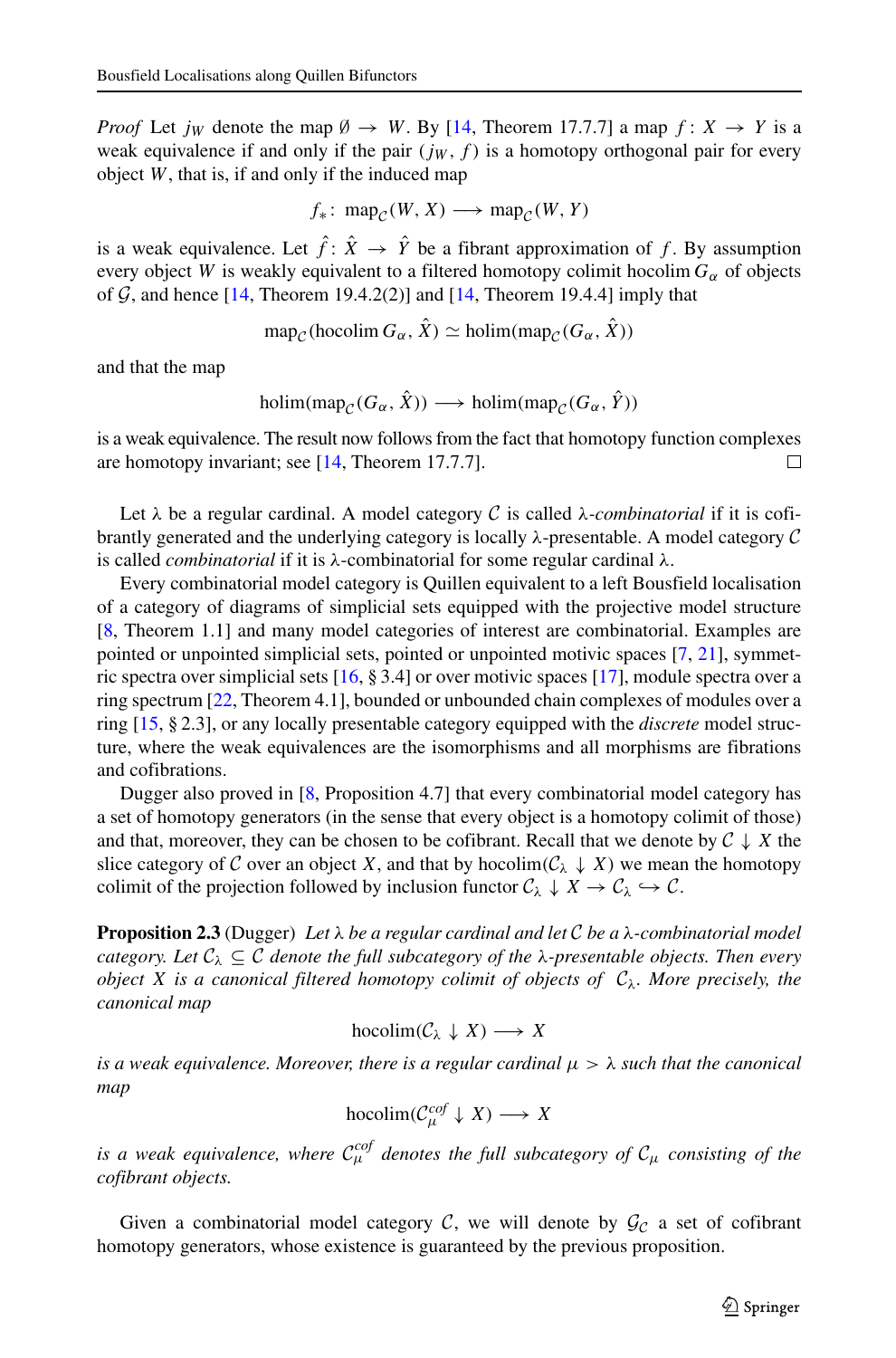**Corollary 2.4** *Let* C *be a combinatorial model category with a set of generating cofibrations* I<sub>C</sub> and a set of cofibrant homotopy generators  $\mathcal{G}_c$ . Assume that C is left proper or that *the domains of the elements of*  $I_c$  *are cofibrant. Then, for every map f in C, the pair*  $(i, f)$ *is a homotopy orthogonal pair for all i in*  $I_c$  *if and only for every* G *in*  $\mathcal{G}_c$ *, the pair* (*j<sub>G</sub>*, *f*) *is a homotopy orthogonal pair, where*  $j_G$  *denotes the morphism*  $\emptyset \rightarrow G$ *.* 

*Proof* This is a consequence of Proposition 1.1 and Proposition 1.2.  $\Box$ 

#### **3 Left and Right Bousfield Localisations along Quillen Bifunctors**

In this section we are going to discuss how Quillen adjunctions of two variables are compatible with left and right Bousfield localisation.

#### **3.1 Quillen Bifunctors**

Let C, D and E be categories. An *adjunction of two variables* from  $C \times D$  to E is given by functors

$$
-\otimes -: \mathcal{C} \times \mathcal{D} \longrightarrow \mathcal{E},
$$
  
Hom<sub>r</sub>(-, -):  $\mathcal{D}^{op} \times \mathcal{E} \longrightarrow \mathcal{C},$   
Hom<sub>l</sub>(-, -):  $\mathcal{C}^{op} \times \mathcal{E} \longrightarrow \mathcal{D},$ 

and natural isomorphisms

$$
\mathcal{C}(X, \text{Hom}_r(Y, Z)) \cong \mathcal{E}(X \otimes Y, Z) \cong \mathcal{D}(Y, \text{Hom}_l(X, Z)).
$$

We will sometimes denote an adjunction of two variables from  $C \times D$  to  $\mathcal E$  just by the left adjoint  $C \times D \rightarrow \mathcal{E}$ . The following analogous notion for model categories appears in [\[15,](#page-23-0) Definition 4.2.1].

**Definition 3.1** Let  $\mathcal{C}, \mathcal{D}$  and  $\mathcal{E}$  be model categories. An adjunction of two variables from  $\mathcal{C} \times \mathcal{D}$  to  $\mathcal{E}$  is a *Quillen adjunction of two variables* if for every cofibration  $f: A \rightarrow B$  in  $\mathcal{C}$ and every cofibration  $g: X \to Y$  in  $D$ , the pushout-product

$$
f \square g : B \otimes X \coprod_{A \otimes X} A \otimes Y \longrightarrow B \otimes Y
$$

is a cofibration in  $\mathcal E$  which is a trivial cofibration if either f or g is a trivial cofibration. We will refer to the left adjoint ⊗ of a Quillen adjunction of two variables as a *left Quillen bifunctor*.

Every Quillen adjunction of two variables induces a derived adjunction of two variables on the corresponding homotopy categories.

*Remark 3.2* There are equivalent formulations of the previous condition satisfied by a Quillen adjunction of two variables in term of  $\text{Hom}_r^{\square}$  and  $\text{Hom}_l^{\square}$ , where  $\text{Hom}_r^{\square}$  and  $\text{Hom}_l^{\square}$ denote the respective adjoints of the pushout-product; see [\[15,](#page-23-0) Lemma 4.2.2]. Explicitly, an adjunction of two variables  $C \times D \rightarrow \mathcal{E}$  is a Quillen adjunction of two variables if and only if any of the following equivalent conditions hold:

(i) For every cofibration  $f: A \to B$  in C and every fibration  $h: U \to V$  in E, the map  $\text{Hom}_{l}^{\square}(f, h): \text{Hom}_{l}(B, U) \longrightarrow \text{Hom}_{l}(B, V) \times_{\text{Hom}_{l}(A, V)} \text{Hom}_{l}(A, U)$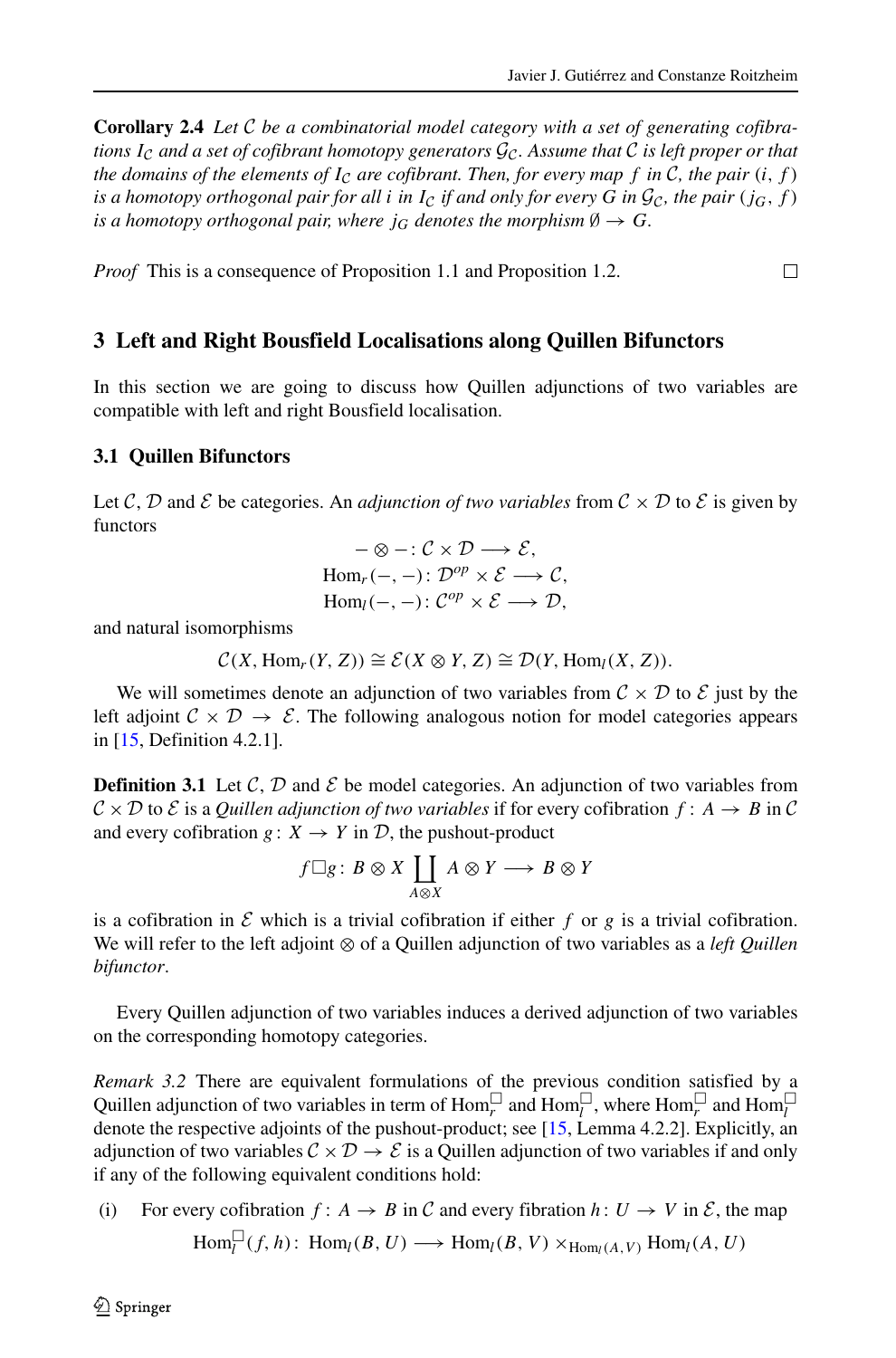is a fibration in  $D$  which is a trivial fibration if either f is a trivial cofibration or h is a trivial fibration.

(ii) For every cofibration  $g: X \to Y$  in D and every fibration  $h: U \to V$  in E, the map

 $\text{Hom}_r^{\square}(g, h)$ :  $\text{Hom}_r(Y, U) \longrightarrow \text{Hom}_r(Y, V) \times_{\text{Hom}_r(X, V)} \text{Hom}_r(X, U)$ 

is a fibration in C which is a trivial fibration if either g is a trivial cofibration or h is a trivial fibration.

*Remark 3.3* If (⊗, Hom<sub>r</sub>, Hom<sub>l</sub>) is a Quillen adjunction of two variables from  $C \times D$  to  $\mathcal E$  and  $F_1: \mathcal C' \to \mathcal C$ ,  $F_2: \mathcal D' \to \mathcal D$  and  $F_3: \mathcal E \to \mathcal E'$  are left Quillen functors (with right adjoints  $G_1$ ,  $G_2$  and  $G_3$ , respectively), then

$$
(F_3(F_1(-) \otimes F_2(-)), G_1 \operatorname{Hom}_r(F_2(-), G_3(-)), G_2 \operatorname{Hom}_l(F_1(-), G_3(-)))
$$

is a Quillen adjunction of two variables from  $\mathcal{C}' \times \mathcal{D}'$  to  $\mathcal{E}'$ .

*Example 3.4* Let sSet denote the category of simplicial sets with the Kan–Quillen model structure. A *simplicial model structure* on a model category C is the same as a left Quillen bifunctor  $C \times \text{sSet} \rightarrow C$ . A *topological model structure* can be defined similarly, by replacing simplicial sets with the category of compactly generated Hausdorff spaces equipped with the Quillen model structure.

Let  $(\mathcal{E}, \otimes, I, \text{Hom}_{\mathcal{E}})$  be a closed symmetric monoidal category. A model structure on  $\mathcal{E}$ is called a *monoidal model structure* if −⊗−: E × E → E is a left Quillen bifunctor and the unit  $I$  is cofibrant.

Let  $\mathcal E$  be a monoidal model category. An  $\mathcal E$ -model category is a category  $\mathcal C$  enriched, tensored and cotensored over  $\mathcal E$  together with a model structure such that the tensor, enrichment and cotensor define a Quillen adjunction of two variables.

The following two lemmas are an immediate consequence of the bifunctor adjunctions and we state them without proof. We will use the terminology  $f \uparrow g$  to indicate that a morphism f has the *left lifting property* with respect to g (or that g has the *right lifting property* with respect to f), that is, f  $\uparrow$  g if for every commutative diagram of the form  $A \xrightarrow{f} X$ <br> $\downarrow$   $\downarrow$ 



there is a diagonal lifting h such that  $i = hf$  and  $p = gh$ .

**Lemma 3.5** Let  $(\otimes, \text{Hom}_r, \text{Hom}_l)$  *be an adjunction of two variables from*  $\mathcal{C} \times \mathcal{D}$  *to*  $\mathcal{E}$  *and let*  $f$ ,  $g$  and  $h$  *be morphisms in*  $C$ ,  $D$  *and*  $E$ , *respectively. The following are equivalent:* 

 $(i)$   $(f \Box g) \pitchfork h$ .

- $(iii)$   $f \uparrow \text{Hom}_{r}(g, h)$ .
- (*iii*)  $g \uparrow \text{Hom}_{l}^{\square}(f, h)$ .

**Lemma 3.6** Let  $(\otimes, \text{Hom}_r, \text{Hom}_l)$  *be an adjunction of two variables from*  $C \times D$  *to*  $\mathcal{E}$ *between model categories.*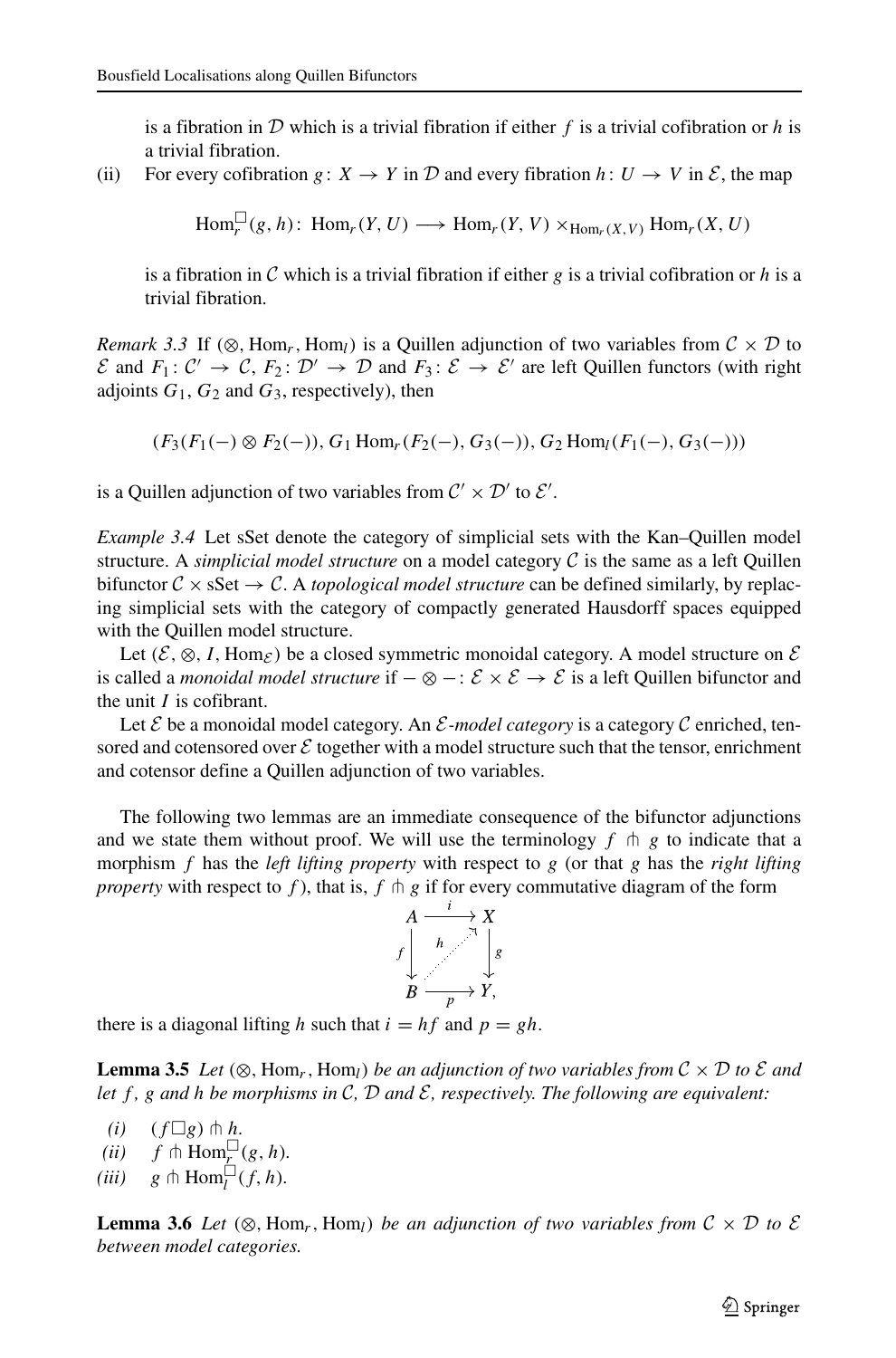- *(i) The following are equivalent:*
	- *(a) For every cofibration* f *in* C *and a every cofibration* g *in* D*, the morphism*  $f \Box g$  *is a cofibration in*  $\mathcal{E}$ *.*
	- *(b) For every a cofibration* g *in* D *and for every trivial fibration* h *in* E*, the*  $morphism$   $\text{Hom}_r^{\square}(g, h)$  *is a trivial fibration in*  $\mathcal{C}$ *.*
	- *(c) For every cofibration* f *in* C *and every trivial fibration* h *in* E*, the*  $morphism$   $\text{Hom}_{l}^{\square}(f, h)$  *is a trivial fibration in*  $D$ .
- *(ii) The following are equivalent:*
	- *(a) For every cofibration* f *in* C *and every trivial cofibration* g *in* D*, the morphism*  $f \Box g$  *is a trivial cofibration in*  $\mathcal{E}$ *.*
	- *(b) For every trivial cofibration* g *in* D *and every fibration* h *in* E*, the*  $morphism$   $Hom_r^{\square}(g, h)$  *is a trivial fibration in*  $\mathcal{C}$ *.*
	- *(c) For every cofibration* f *in* C *and every fibration* h *in* E*, the morphism*  $\text{Hom}_{l}^{\square}(f, h)$  is a fibration in  $\mathcal{D}$ .

Note that in every Quillen adjunction of two variables, if X is cofibrant in  $\mathcal{C}$ , then  $X \otimes$ is a left Quillen functor with right adjoint  $\text{Hom}_{l}(X, -)$ . Similarly, if Y is cofibrant in  $D$ , then  $-\otimes Y$  is a left Quillen functor with right adjoint Hom<sub>r</sub>(Y, –).

Just as in the case of Quillen functors (see [\[14,](#page-22-8) Proposition 8.5.4]) we have the following proposition which will be useful to test whether an adjunction of two variables is a Quillen adjunction of two variables. In order to prove it, we will make use of the following key result, which appears as [\[18,](#page-23-7) Lemma 7.14].

**Lemma 3.7** *A cofibration in a model category is a trivial cofibration if and only if it has the left lifting property with respect to every fibration between fibrant objects. Dually, a fibration in a model category is a trivial fibration if and only if it has the right lifting property with respect to every cofibration between cofibrant objects.*

**Proposition 3.8** *Let* ( $\otimes$ , Hom<sub>r</sub>, Hom<sub>l</sub>) *be an adjunction of two variables from*  $C \times D$  *to*  $\mathcal{E}$ *between model categories. Suppose that if* g *is a cofibration (respectively trivial cofibration) in*  $D$  *and h is a trivial fibration (respectively fibration) in*  $E$ , *then*  $\text{Hom}_r^{\square}(g, h)$  *is a trivial fibration in* C*. Then the following are equivalent:*

- $(i)$   $(\otimes, \text{Hom}_r, \text{Hom}_l)$  *is a Quillen adjunction of two variables.*
- *(ii)* Given a cofibration g in  $D$  and a fibration between fibrant objects  $\hat{h}$  in  $\mathcal{E}$ , the morphism  $\text{Hom}_r^\square(g,\tilde{h})$  is a fibration in C.
- *(iii)* Given a cofibration between cofibrant objects  $\tilde{g}$  in  $D$  and a fibration h in  $\mathcal{E}$ , the  $morphism \ \text{Hom}_{r}^{\square}(\tilde{g}, h)$  *is a fibration in* C.
- *(iv) Given a cofibration between cofibrant objects* g˜ *in* D *and a fibration between fibrant*  $\omega$  *objects*  $\hat{h}$  *in*  $\mathcal{E}$ *, the morphism*  $\text{Hom}_r^\square(\tilde{g}, \tilde{h})$  *is a fibration in*  $\mathcal{C}$ *.*

*Proof* It is clear that (i) implies (ii), (iii) and (iv), that (ii) implies (iv) and that (iii) implies (iv). It then suffices, for example, to prove that (ii) implies (i) and that (iv) implies (ii).

In order to prove that (ii) implies (i), let g be any cofibration in  $D$  and h any fibration in  $\mathcal{E}$ . Then Hom $\Box^{\Box}(g, h)$  is a fibration in  $\Box$  if and only if for every trivial cofibration j in  $\Box$ , we have that  $j \uparrow \text{Hom}_r^{\square}(g, h)$ . But by Lemma 2.5, this is equivalent to  $(j \square g) \uparrow h$ , in other words,  $j\Box g$  being a trivial cofibration. Since by assumption condition (i)(b) of Lemma 2.6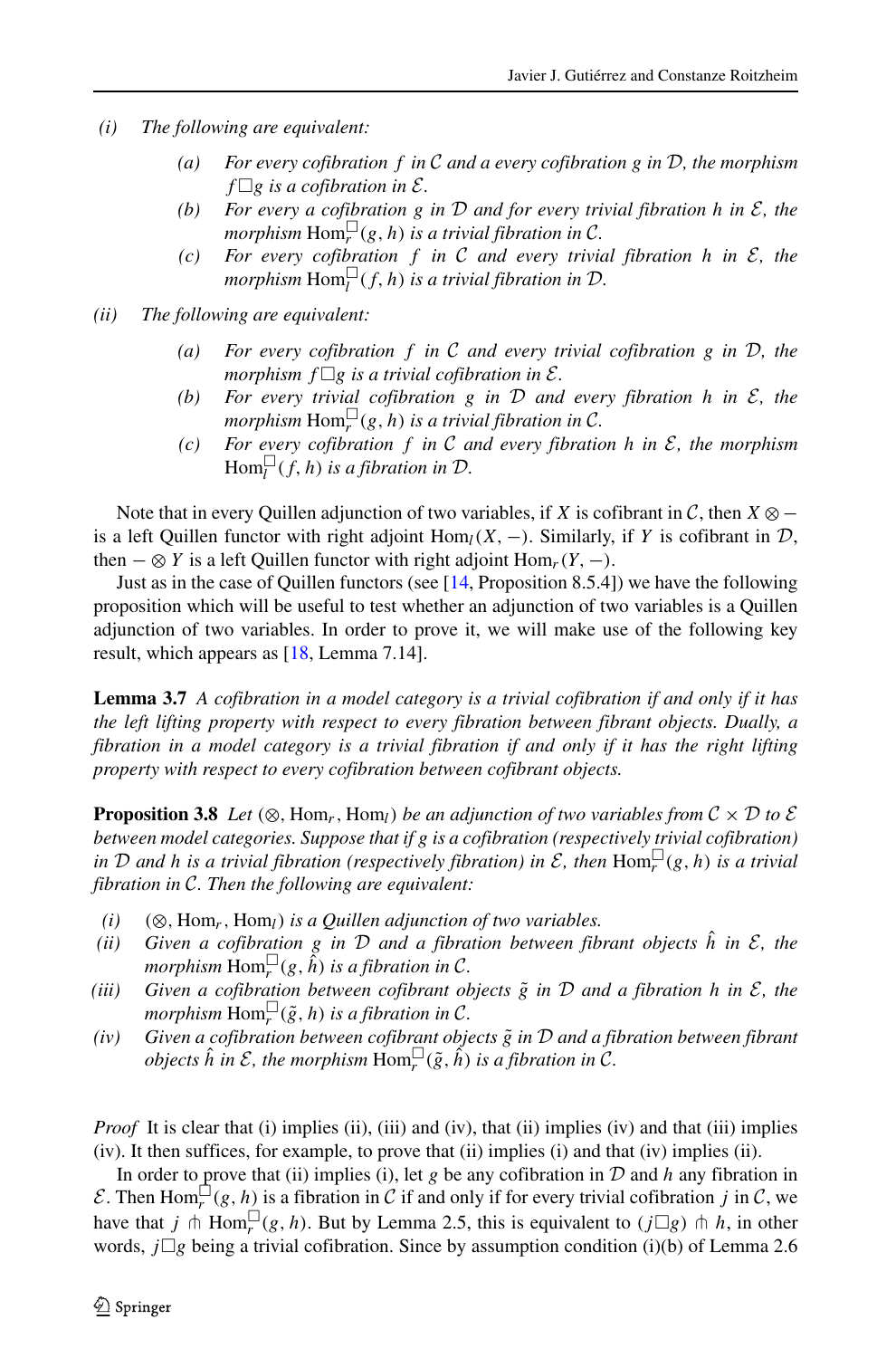holds, Lemma 2.6(i) implies that  $j \Box g$  is a cofibration. Hence, by Lemma 2.7 the previous condition is equivalent to  $(j\Box g) \pitchfork \hat{h}$  for  $\hat{h}$  being any fibration between fibrant objets in  $\mathcal{E}$ . Again, by Lemma 2.5 this is equivalent to j  $\stackrel{\frown}{\uparrow}$  Hom $\stackrel{\Box}{r}(g, \hat{h})$  for  $\hat{h}$  any fibration between fibrant objects. Since we are assuming that  $\text{Hom}_r^{\square}(g, \hat{h})$  is a fibration in C, the last statement is true, so we can conclude that  $\text{Hom}_r^{\square}(g, h)$  is a fibration for any cofibration g and fibration h as required, which was the missing part for  $(\otimes, \text{Hom}_r, \text{Hom}_l)$  to be a Quillen adjunction of two variables.

That part (iv) implies (ii) is proved in a very similar way to the previous point. Let  $g$  be any cofibration in  $\mathcal D$  and let  $\hat h$  be a fibration between fibrant objects in  $\mathcal E$ . Then  $\text{Hom}_r^\square(g, \hat h)$ is a fibration in C if and only if  $j \pitchfork Hom_{r}^{\square}(g, \hat{h})$  for every trivial cofibration j in C. By Lemma 2.5 this is equivalent to g  $\ln \text{Hom}_{l}^{\square}(j, \hat{h})$  for every trivial cofibration j in C. By the assumption of the proposition and Lemma 2.6(ii) the morphism  $\text{Hom}_{l}^{\square}(j, \hat{h})$  is a fibration, and therefore, by Lemma 2.7, it is a trivial fibration if and only if  $\tilde{g} \pitchfork Hom_l^{\square}(j, \hat{h})$  for every cofibration  $\tilde{g}$  between cofibrant objects in  $D$ . By adjunction, this is equivalent to saying that j  $\phi$  Hom $_{r}^{\square}(\tilde{g}, \hat{h})$  for every trivial cofibration j in C, every cofibration between cofibrant objects  $\tilde{g}$  in D, and every fibration between fibrant objects  $\hat{h}$  in  $\mathcal{E}$ . But Hom $_{r}^{\square}(\tilde{g}, \hat{h})$  is a fibration, by assumption, hence (iv) is equivalent to (ii), which is what we wanted to prove. □

*Remark 3.9* Note that if (⊗, Hom<sub>r</sub>, Hom<sub>l</sub>) is an adjunction of two variables from  $C \times D$ to E and  $\tau: \mathcal{D} \times \mathcal{C} \to \mathcal{C} \times \mathcal{D}$  is the functor that interchanges the components, then  $(\otimes \circ \tau, \text{Hom}_l, \text{Hom}_r)$  is an adjunction of two variables from  $\mathcal{D} \times \mathcal{C}$  to  $\mathcal{E}$ .

#### **3.2 Left and Right Bousfield Localisation**

We recall the notion of *left Bousfield localisation* and *right Bousfield localisation* (also called *Bousfield colocalisation*) for model categories; see [\[14,](#page-22-8) Chapters 3–5].

Let C be a model category with homotopy function complex map $_{\mathcal{C}}(-, -)$  and let S be a class of morphisms of C and K a class of objects in C. We say that an object Z in C is *S*-local if it is fibrant and for every morphism  $f: A \rightarrow B$  in S the induced map

$$
f^*
$$
:  $\text{map}_{\mathcal{C}}(B, Z) \longrightarrow \text{map}_{\mathcal{C}}(A, Z)$ 

is a weak equivalence of simplicial sets. We say that a map  $g: X \rightarrow Y$  is an S-local *equivalence* if the induced map

$$
g^* \colon \mathrm{map}_{\mathcal{C}}(Y, Z) \longrightarrow \mathrm{map}_{\mathcal{C}}(X, Z)
$$

is a weak equivalence of simplicial sets for every  $S$ -local object Z.

We say that a map  $h: X \to Y$  in C is a K-colocal equivalence if for every object K in K the induced map

$$
h_*\colon \text{map}_{\mathcal{C}}(K, X) \longrightarrow \text{map}_{\mathcal{C}}(K, Y)
$$

is a weak equivalence of simplicial sets. We say that an object W in  $\mathcal C$  is  $\mathcal K\text{-}colocal$  if it is cofibrant and for every  $K$ -colocal equivalence h the induced map

$$
h_*\colon \text{map}_{\mathcal{C}}(W, X) \longrightarrow \text{map}_{\mathcal{C}}(W, Y)
$$

is a weak equivalence of simplicial sets.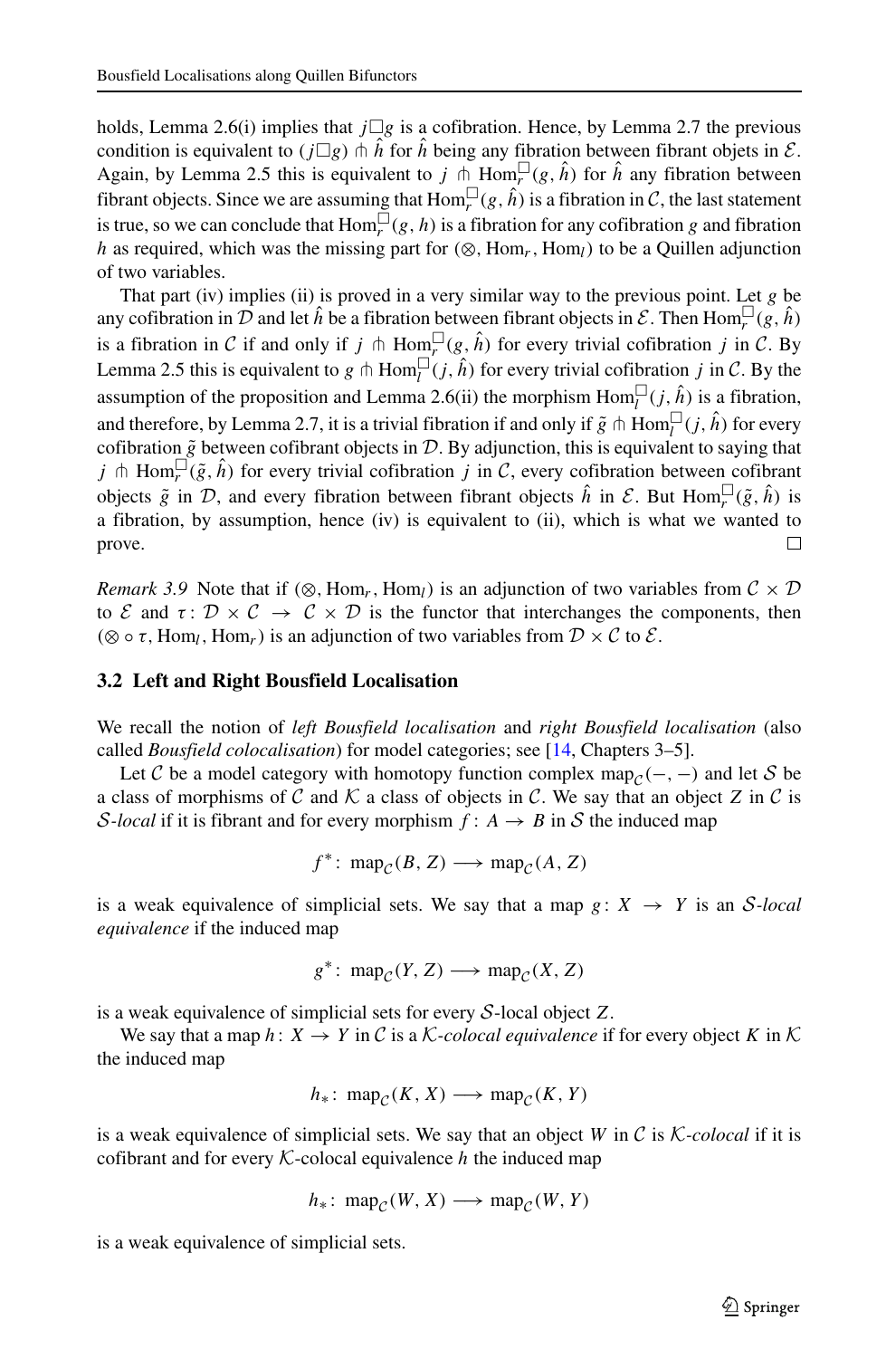The *left Bousfield localisation* of C with respect to S (if it exists) is a new model structure  $L_S C$  on C such that

- (i) the cofibrations of  $L_S C$  are the same as those of C,
- (ii) the weak equivalences of  $L_S C$  are the S-local equivalences,
- (iii) the fibrant objects of  $L_S C$  are the S-local objects.

The S-local equivalences between S-local objects are weak equivalences in  $\mathcal{C}$ .

The *right Bousfield localisation* (or Bousfield colocalisation) of  $C$  with respect to  $K$  (if it exists) is a new model structure  $C_{\mathcal{K}} C$  on C such that

- (i) the fibrations of  $C_{\mathcal{K}}\mathcal{C}$  are the same as those of  $\mathcal{C}$ ,
- (ii) the weak equivalences of  $C_{\mathcal{K}}C$  are the K-colocal equivalences,
- (iii) the cofibrant objects of  $C_{\mathcal{K}}\mathcal{C}$  are the *K*-*colocal objects*.

The K-colocal equivalences between K-colocal objects are weak equivalences in  $\mathcal{C}$ .

*Remark 3.10* In [\[14,](#page-22-8) Chapter 3], both left and right Bousfield localisations are defined with respect to arbitrary classes of morphisms. Here we have chosen to define right Bousfield localisations with respect to objects, since the main existence result works under the assumption that we localise at the class of  $K$ -colocal equivalences for a set of objects  $K$ .

*Remark 3.11* Note that the definition of the S-local objects does not depend on the chosen homotopy function complexes, since they are unique up to homotopy and also homotopy invariant. Therefore, we can always replace the morphisms in  $S$  by weakly equivalent ones consisting of cofibrations between cofibrant objects without changing the model structure  $L_{\mathcal{S}}\mathcal{C}$ . Hence, without loss of generality we will often assume that when we localise with respect to a class of morphisms, these morphisms are cofibrations between cofibrant objects.

Similarly, we can assume without loss of generality that when we colocalise with respect to a class of objects, they are cofibrant.

There are two main classes of model categories where localisations with respect to a *set* of morphisms and colocalisations with respect to a *set* of objects are always known to exist. These are the cellular model categories and the combinatorial model categories. For both classes the assumption of left properness is needed for the existence of left Bousfield localisations (see [\[14,](#page-22-8) Theorem 4.1.1] and [\[5,](#page-22-1) Theorem 4.7]) and right properness in needed for the existence of right Bousfield localisation (see [\[14,](#page-22-8) Theorem 5.1.1] and [\[5,](#page-22-1) Proposition 5.13]). If C is left proper and combinatorial (or cellular) and S is a set of morphisms of C, then  $L_S C$  is also left proper and combinatorial (or cellular). If C is right proper and combinatorial (or cellular) and K is a set of objects of C, then  $C_{\mathcal{K}}C$  is also right proper, but it is not cofibrantly generated in general.

**Definition 3.12** Let ⊗:  $\mathcal{C} \times \mathcal{D} \rightarrow \mathcal{E}$  be a left Quillen bifunctor, where  $\mathcal{D}$  is cofibrantly generated with set of generating cofibrations  $I_{\mathcal{D}}$  and set of cofibrant homotopy generators  $\mathcal{G}_{\mathcal{D}}$ . Assume that  $\mathcal E$  is proper and combinatorial and let S and K be sets of morphisms and objects in  $C$ , respectively.

- (i) The S-local model structure on  $\mathcal{E}$ , denoted by  $L_{\mathcal{S}}\mathcal{E}$ , is the left Bousfield localisation  $L_{\mathcal{S}\Box I_{\mathcal{D}}} \mathcal{E}$  of  $\mathcal{E}$  with respect to  $\mathcal{S}\Box I_{\mathcal{D}}$ .
- (ii) The  $\overline{K}$ -colocal model structure on  $\mathcal{E}$ , denoted by  $C_K \mathcal{E}$  is the right Bousfield localisation  $C_{K\otimes \mathcal{G}_D} \mathcal{E}$  of  $\mathcal{E}$  with respect to  $K\otimes \mathcal{G}_D$ .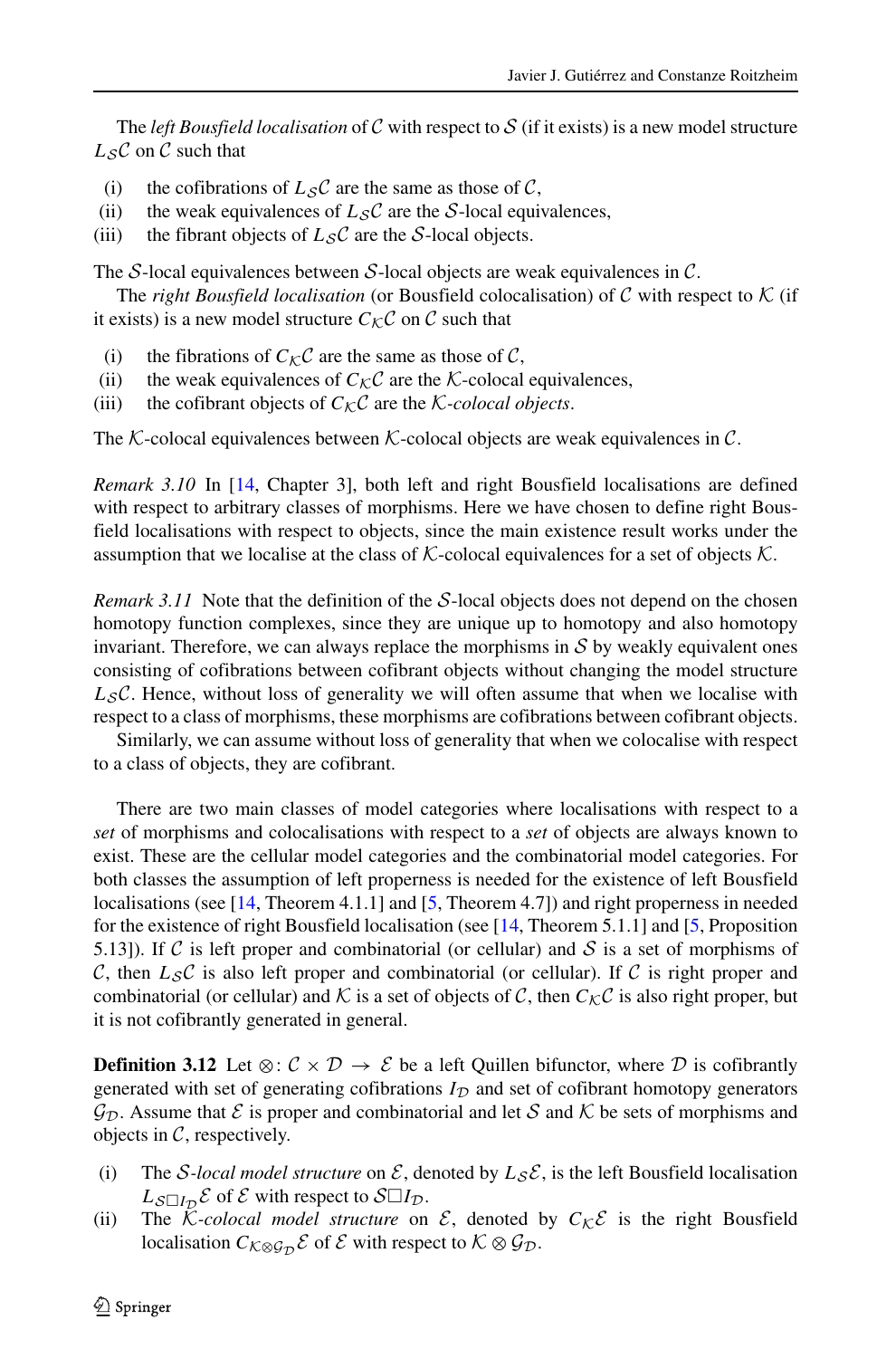*Remark 3.13* If (⊗, Hom<sub>r</sub>, Hom<sub>l</sub>) is a Quillen adjunction of two variables from  $C \times D$  to  $\mathcal{E}$ , with C cofibrantly generated,  $\mathcal E$  left proper and combinatorial, and  $\mathcal S$  is a set of morphisms in  $D$  (instead of in C), then we can also define an S-localised model structure on  $E$  as  $L_{I_c \Box S} \mathcal{E}$ , where  $I_c$  is the set of generating cofibrations of C. All the results from this section can be rephrased in terms of a set of morphisms in  $D$ , by suitably replacing Hom<sub>l</sub> by Hom<sub>r</sub> and vice versa; see Remark 2.9.

**Theorem 3.14** *Let*  $(\otimes, \text{Hom}_r, \text{Hom}_l)$  *be a Quillen adjunction of two variables from*  $C \times D$ *to* E*. Let* S *and* K *be classes of morphisms and objects in* C*, respectively. Assume that*  $D$  *is combinatorial with set of generating cofibrations*  $I_D$  *and set of cofibrant homotopy generators*  $G_D$  *and that it is either left proper or the domains of the elements of*  $I_D$  *are cofibrant.*

*(i)* The following are equivalent for an object Z of  $\mathcal{E}$ :

- (*a*)  $Z$  *is*  $S\square I_{\mathcal{D}}$ *-local.*
- *(b)*  $Z$  *is*  $S \otimes G_D$ *-local.*
- *(c)*  $Z$  *is fibrant and*  $\text{Hom}_r(G, Z)$  *is S-local for every*  $G$  *in*  $\mathcal{G}_D$ *.*
- *(d)* Z is fibrant and for every  $f: A \rightarrow B$  in S the induced map

 $f^*$ : Hom<sub>l</sub>(B, Z)  $\longrightarrow$  Hom<sub>l</sub>(A, Z)

*is a weak equivalence in* D*.*

*(ii)* The following are equivalent for a morphism  $h: X \rightarrow Y$  of  $\mathcal{E}:$ 

- *(a)* h is a  $K \otimes G_D$ -colocal equivalence.
- *(b)* For every G in  $\mathcal{G}_{\mathcal{D}}$  the induced map

 $\hat{h}_*$ : Hom<sub>r</sub>(G,  $\hat{X}$ )  $\longrightarrow$  Hom<sub>r</sub>(G,  $\hat{Y}$ )

*is a*  $K$ -colocal equivalence, where  $\hat{h}$  *is a fibrant approximation of*  $h$ .

*(c) For every* K *in* K *the induced map*

 $\hat{h}_*$ : Hom<sub>l</sub>(K,  $\hat{X}$ )  $\longrightarrow$  Hom<sub>l</sub>(K,  $\hat{Y}$ )

*is a weak equivalence in* D*, where* hˆ *is a fibrant approximation of* h*.*

*Proof* We will prove part (i) first. Let Z be any object of  $\mathcal{E}$ . Then Z is  $\mathcal{S} \Box I_{\mathcal{D}}$ -local if and only if it is fibrant and

$$
\operatorname{map}_{\mathcal{E}}(B \otimes Y, Z) \longrightarrow \operatorname{map}_{\mathcal{E}}(A \otimes Y \coprod_{A \otimes X} B \otimes X, Z)
$$

is a weak equivalence of simplicial sets for every map  $A \rightarrow B$  in S and every map  $X \rightarrow Y$ in  $I_{\mathcal{D}}$ . By adjunction and the compatibility of homotopy function complexes with Quillen pairs (see [\[14,](#page-22-8) Proposition 17.4.16]), the previous condition is equivalent to the diagram

$$
\operatorname{map}_{\mathcal{D}}(Y, \operatorname{Hom}_{l}(B, Z)) \longrightarrow \operatorname{map}_{\mathcal{D}}(Y, \operatorname{Hom}_{l}(A, Z))
$$
\n
$$
\downarrow \qquad \qquad \downarrow
$$
\n
$$
\operatorname{map}_{\mathcal{D}}(X, \operatorname{Hom}_{l}(B, Z)) \longrightarrow \operatorname{map}_{\mathcal{D}}(X, \operatorname{Hom}_{l}(A, Z))
$$

being a homotopy fiber square. This is the same as saying that for every morphism  $A \rightarrow B$ in S and every morphism  $X \to Y$  in  $I_{\mathcal{D}}$ , the pair given by the morphisms  $X \to Y$  and  $\text{Hom}_{l}(B, Z) \to \text{Hom}_{l}(A, Z)$  is a homotopy orthogonal pair.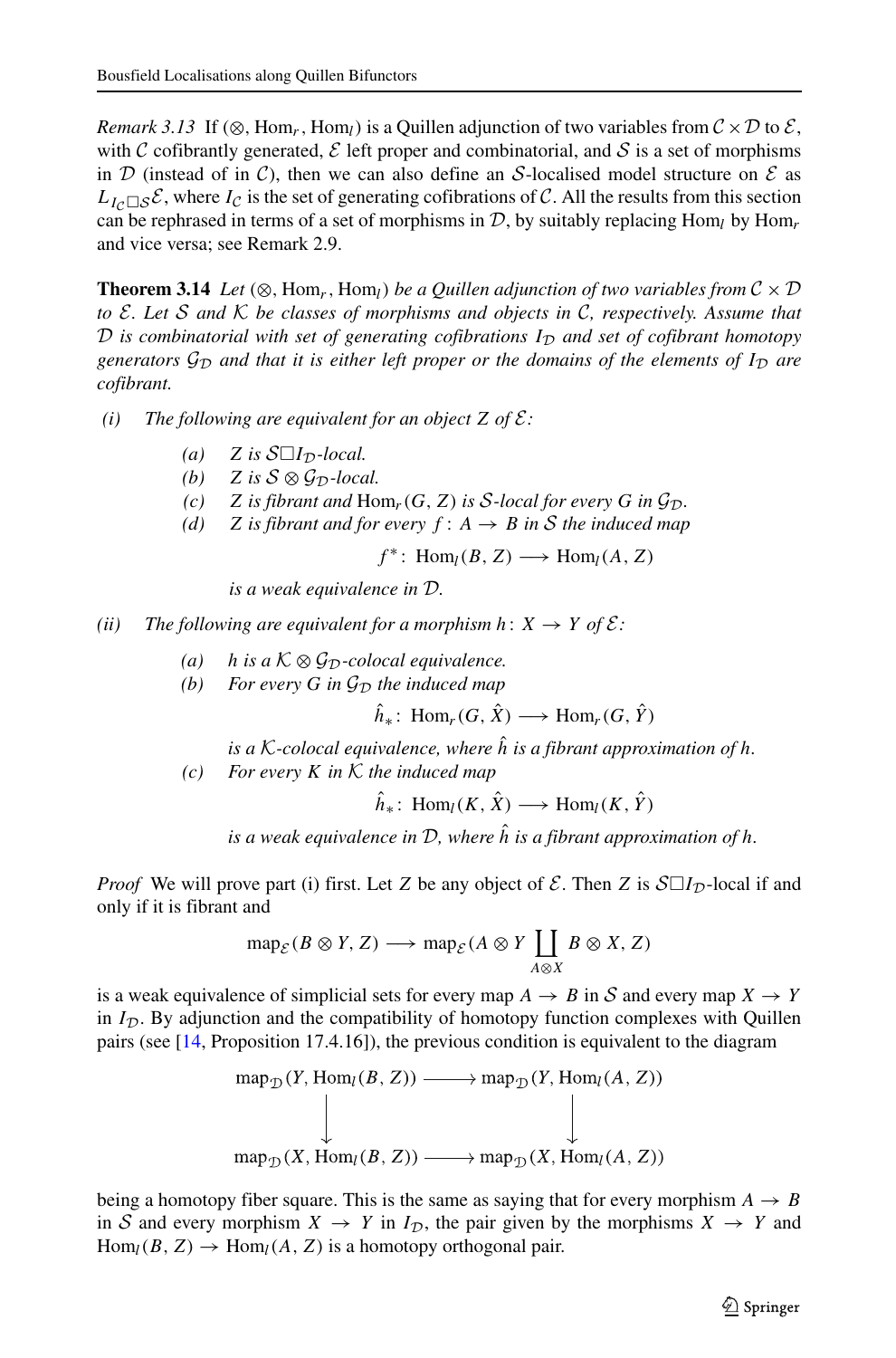By Corollary 1.4 the previous condition amounts to saying that the pair given by  $\emptyset \rightarrow G$ and Hom<sub>l</sub>(B, Z)  $\rightarrow$  Hom<sub>l</sub>(A, Z) is a homotopy orthogonal pair for every G in  $\mathcal{G}_{\mathcal{D}}$ , that is,

$$
map_{\mathcal{D}}(G, \text{Hom}_{l}(B, Z)) \longrightarrow \text{map}_{\mathcal{D}}(G, \text{Hom}_{l}(A, Z))
$$

is a weak equivalence. Again by adjunction and the compatibility of homotopy function complexes with Quillen adjunctions, this is equivalent to saying that

$$
map_{\mathcal{E}}(B \otimes G, Z) \longrightarrow map_{\mathcal{E}}(A \otimes G, Z)
$$

is a weak equivalence for every G in  $\mathcal{G}_D$ , and this is precisely the condition of Z being  $S \otimes \mathcal{G}_{\mathcal{D}}$ -local. This proves that (a) and (b) are equivalent.

By adjunction (b) is equivalent to the fibrancy of  $Z$  and the fact that

$$
map_{\mathcal{C}}(B, Hom_r(G, Z)) \longrightarrow map_{\mathcal{C}}(A, Hom_r(G, Z))
$$

is a weak equivalence for every map  $A \rightarrow B$  in S. Hence (b) and (c) are equivalent.

Now, Proposition 1.2 shows that (b) is equivalent to  $\text{Hom}_{l}(B, Z) \to \text{Hom}_{l}(A, Z)$  being a weak equivalence in  $D$ , which concludes the proof of part (i).

To prove part (ii), first observe that a morphism  $h: X \to Y$  is a  $K \otimes \mathcal{G}_{\mathcal{D}}$ -colocal equivalence if and only if  $\hat{h}$ :  $\hat{X} \to \hat{Y}$  is a  $\mathcal{K} \otimes \mathcal{G}_{\mathcal{D}}$ -colocal equivalence. By definition, this means that

$$
\operatorname{map}_{\mathcal{E}}(K \otimes G, \hat{X}) \longrightarrow \operatorname{map}_{\mathcal{E}}(K \otimes G, \hat{Y})
$$

is a weak equivalence of simplicial sets for every K in K and every G in  $\mathcal{G}_D$ . As in the proof of part (i), by adjunction and the compatibility of homotopy function complexes with Quillen adjunctions, this is equivalent to saying that

$$
\operatorname{map}_{\mathcal{C}}(K, \operatorname{Hom}_r(G, \hat{X})) \longrightarrow \operatorname{map}_{\mathcal{C}}(K, \operatorname{Hom}_r(G, \hat{Y}))
$$

is a weak equivalence for every K in K and every G in  $\mathcal{G}_{\mathcal{D}}$ , or that

$$
\operatorname{map}_{\mathcal{D}}(G, \operatorname{Hom}_{l}(K, \hat{X})) \longrightarrow \operatorname{map}_{\mathcal{D}}(G, \operatorname{Hom}_{l}(K, \hat{Y}))
$$

is a weak equivalence for every K in K and every G in  $\mathcal{G}_{\mathcal{D}}$ , which follows from Proposition 1.2. П

**Corollary 3.15** *Let* C*,* D *and* E *be left proper combinatorial model categories and let* ⊗:  $\mathcal{C} \times \mathcal{D} \rightarrow \mathcal{E}$  *be a left Quillen bifunctor. Let S be a set of morphisms in C and let*  $\mathcal{G}_{\mathcal{D}}$  *be a set of cofibrant homotopy generators of*  $D$ *. Then*  $L_S \mathcal{E} = L_{S \otimes \mathcal{G}_D} \mathcal{E}$ *, where as before*  $L_S \mathcal{E}$ means  $L_{\mathcal{S}\square I_{\mathcal{D}}} \mathcal{E}$ .

*Proof* The result follows immediately from Theorem 2.14.

Recall that the left Bousfield localisation of a left proper combinatorial model category at a set of morphisms is cofibrantly generated.

**Proposition 3.16** *Let* C *be a left proper combinatorial model category and* S *a set of morphisms in* C. If  $J_S$  *is a set of generating trivial cofibrations of*  $L_S C$ *, then*  $L_S C = L_{J_S} C$ *.* 

*Proof* The argument is the same as in [\[19,](#page-23-2) Proposition A.3.7.4], where it is proved for left proper combinatorial simplicial model categories. In our case we have to replace the simplicial enrichment by the homotopy function complex map $_{\mathcal{C}}(-, -)$ .

Both model structures  $L_S C$  and  $L_{J_S} C$  have the same cofibrations, so it is enough to check that they have the same trivial cofibrations. The elements in  $J<sub>S</sub>$  are trivial cofibrations in  $L_{J_{\mathcal{S}}}C$ . Since the set  $J_{\mathcal{S}}$  determines the trivial cofibrations of  $L_{\mathcal{S}}C$  (these are in fact the

 $\Box$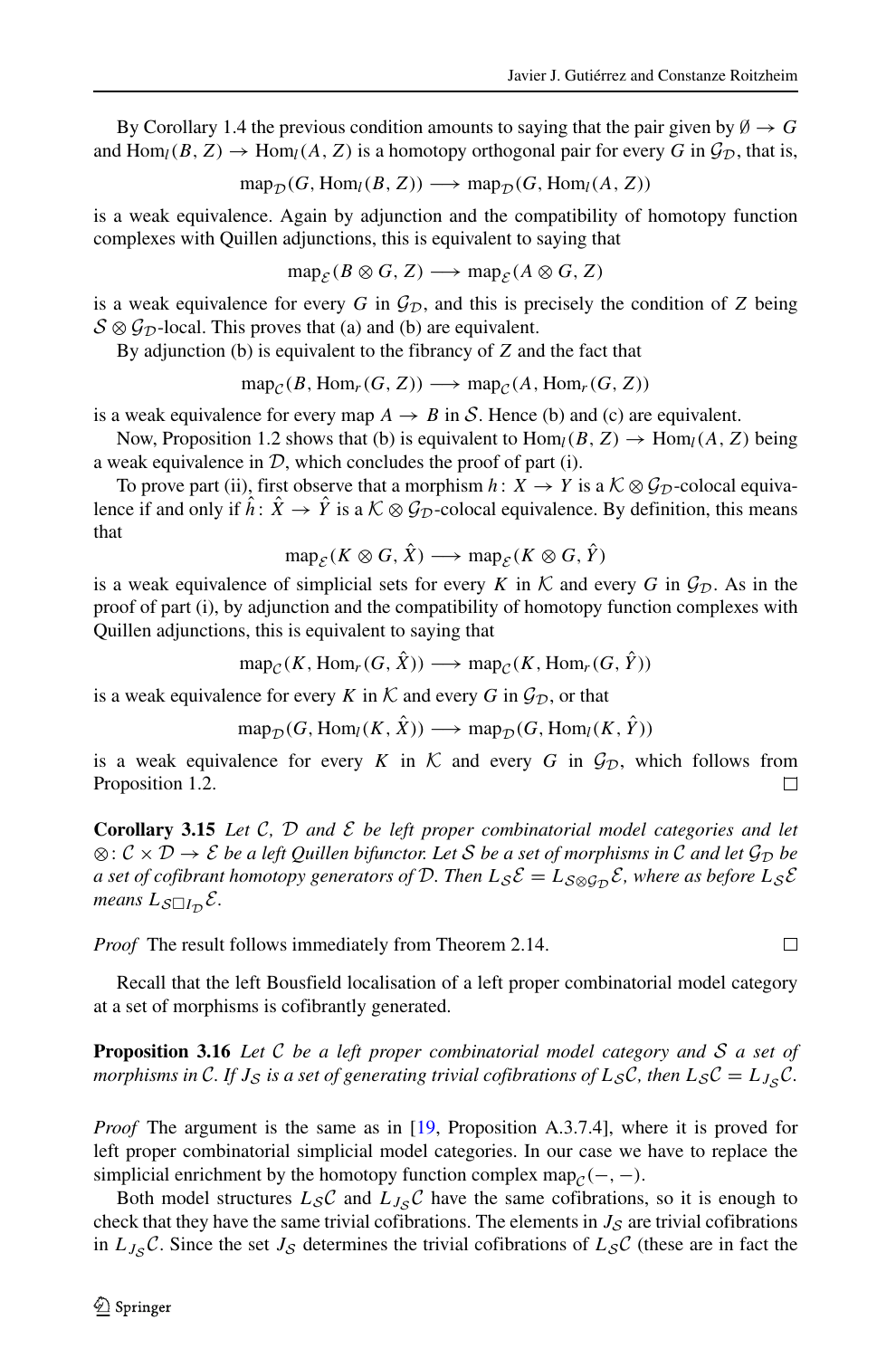morphisms with the left lifting property with respect to the morphisms with the right lifting property with respect to  $J_{\mathcal{S}}$ ) it follows that every trivial cofibration of  $L_{\mathcal{S}}C$  is a trivial cofibration of  $L_{J_{\mathcal{S}}} \mathcal{C}$ .

Conversely, let  $f: X \to Y$  be a trivial cofibration in  $L_{J_{\mathcal{S}}} \mathcal{C}$ . It is in particular a cofibration in  $L_{\mathcal{S}} C$  so it suffices to see that it is an S-local equivalence. By assumption

$$
f^* \colon \mathrm{map}_{\mathcal{C}}(Y, Z) \longrightarrow \mathrm{map}_{\mathcal{C}}(X, Z)
$$

is a weak equivalence of simplicial sets for every  $Z$  that is  $J_S$ -local. But every  $S$ -local is  $J_{\mathcal{S}}$ -local, since  $J_{\mathcal{S}}$  consists of trivial cofibrations of  $L_{\mathcal{S}}\mathcal{C}$ , so  $f^*$  is a weak equivalence for every  $Z$  that is  $S$ -local.  $\Box$ 

**Proposition 3.17** *Let* C*,* D *and* E *be left proper combinatorial model categories and let* ⊗: C×D → E *be a left Quillen bifunctor. Let* S *be a set of morphisms in* C*. Then* ⊗: L<sup>S</sup> C×  $\mathcal{D} \to L_{\mathcal{S}} \mathcal{E}$  *is a left Quillen bifunctor.* 

*Proof* By [\[15,](#page-23-0) Corollary 4.2.5] it is enough to prove that the pushout-product axiom holds for the sets of generating cofibrations and trivial cofibrations of  $L_S C$  and D. As the cofibrations in  $L_S C$  and C as well as the cofibrations in  $L_S \mathcal{E}$  and E agree, it is sufficient to only consider the following case. Let  $J_S$  be a set of generating trivial cofibrations of  $L_S C$  and let  $I_{\mathcal{D}}$  be a set of generating cofibrations of D. Since the cofibrations of  $L_{\mathcal{S}}C$  are the same as those in C, it suffices to prove that if i is in  $J_S$  and j is in  $I_D$ , then  $i \Box j$  is a  $S \Box I_D$ -local equivalence in  $\mathcal{E}$ . In fact, we will prove that the  $J_{\mathcal{S}} \Box I_{\mathcal{D}}$ -local equivalences coincide with the  $\mathcal{S} \Box I_{\mathcal{D}}$ -local equivalences.

Let  $\mathcal{G}_{\mathcal{D}}$  be a set of cofibrant homotopy generators of D. By Theorem 2.14(i), an object Z of  $\mathcal E$  is  $\mathcal S\square I_{\mathcal D}$ -local if and only if  $\text{Hom}_r(G, Z)$  is  $\mathcal S$ -local for every G in  $\mathcal G_D$ . But by Proposition 2.16, S-local objects coincide with  $J_S$ -local objects. Hence Hom<sub>r</sub>(G, Z) is  $J_{\mathcal{S}}$ -local for every G in  $\mathcal{G}_{\mathcal{D}}$  and thus Z is  $J_{\mathcal{S}}\Box I_{\mathcal{D}}$ -local. □

**Proposition 3.18** *Let*  $C$ ,  $D$  *and*  $E$  *be model categories with sets of cofibrant homotopy generators*  $\mathcal{G}_c$ ,  $\mathcal{G}_\mathcal{D}$  *and*  $\mathcal{G}_\mathcal{E}$ *, respectively. Suppose that*  $\mathcal{D}$  *is left proper and combinatorial.* Let  $(\otimes, \text{Hom}_r, \text{Hom}_l)$  *be a Quillen adjunction of two variables from*  $\mathcal{C} \times \mathcal{D}$  *to*  $\mathcal{E}$  *and let* S *be a class of morphisms in* C. Let  $f: X \to Y$  *be a map in*  $\mathcal E$  *and let*  $\hat f: \hat X \to \hat Y$  *be a fibrant approximation to* f *in* L<sup>S</sup> E*. If the induced map*

 $\hat{f}_*$ : Hom<sub>r</sub> $(G, \hat{X}) \longrightarrow$  Hom<sub>r</sub> $(G, \hat{Y})$ 

*is an S-local equivalence in* C *for every* G *in*  $\mathcal{G}_D$  *and*  $\mathcal{G}_{\mathcal{E}} \subset \mathcal{G}_{\mathcal{C}} \otimes \mathcal{G}_D$ *, then* f *is an* S ⊗ G<sup>E</sup> *-local equivalence in* E*.*

*Proof* By Theorem 2.14(i) the objects  $\text{Hom}_r(G, \hat{X})$  and  $\text{Hom}_r(G, \hat{Y})$  are both S-local. Thus  $\hat{f}_*$  is an S-local equivalence between S-local objects and hence a weak equivalence in  $\mathcal{C}$ . This implies that

 $\text{map}_{\mathcal{C}}(W, \text{Hom}_r(G, \hat{X})) \longrightarrow \text{map}_{\mathcal{C}}(W, \text{Hom}_r(G, \hat{Y}))$ 

is a weak equivalence of simplicial sets for every W in  $\mathcal{G}_{\mathcal{C}}$  and every G in  $\mathcal{G}_{\mathcal{D}}$ . By adjunction and compatibility of homotopy function complexes with Quillen functors this is equivalent to

 $\text{map}_{\mathcal{E}}(W \otimes G, \hat{X}) \longrightarrow \text{map}_{\mathcal{E}}(W \otimes G, \hat{Y})$ 

being a weak equivalence of simplicial sets for every W in  $\mathcal{G}_{\mathcal{C}}$  and every G in  $\mathcal{G}_{\mathcal{D}}$ . Since by assumption  $\mathcal{G}_{\mathcal{E}} \subset \mathcal{G}_{\mathcal{C}} \otimes \mathcal{G}_{\mathcal{D}}$ , this implies that  $\hat{f}$  is a weak equivalence in  $\mathcal{E}$ . Now, by the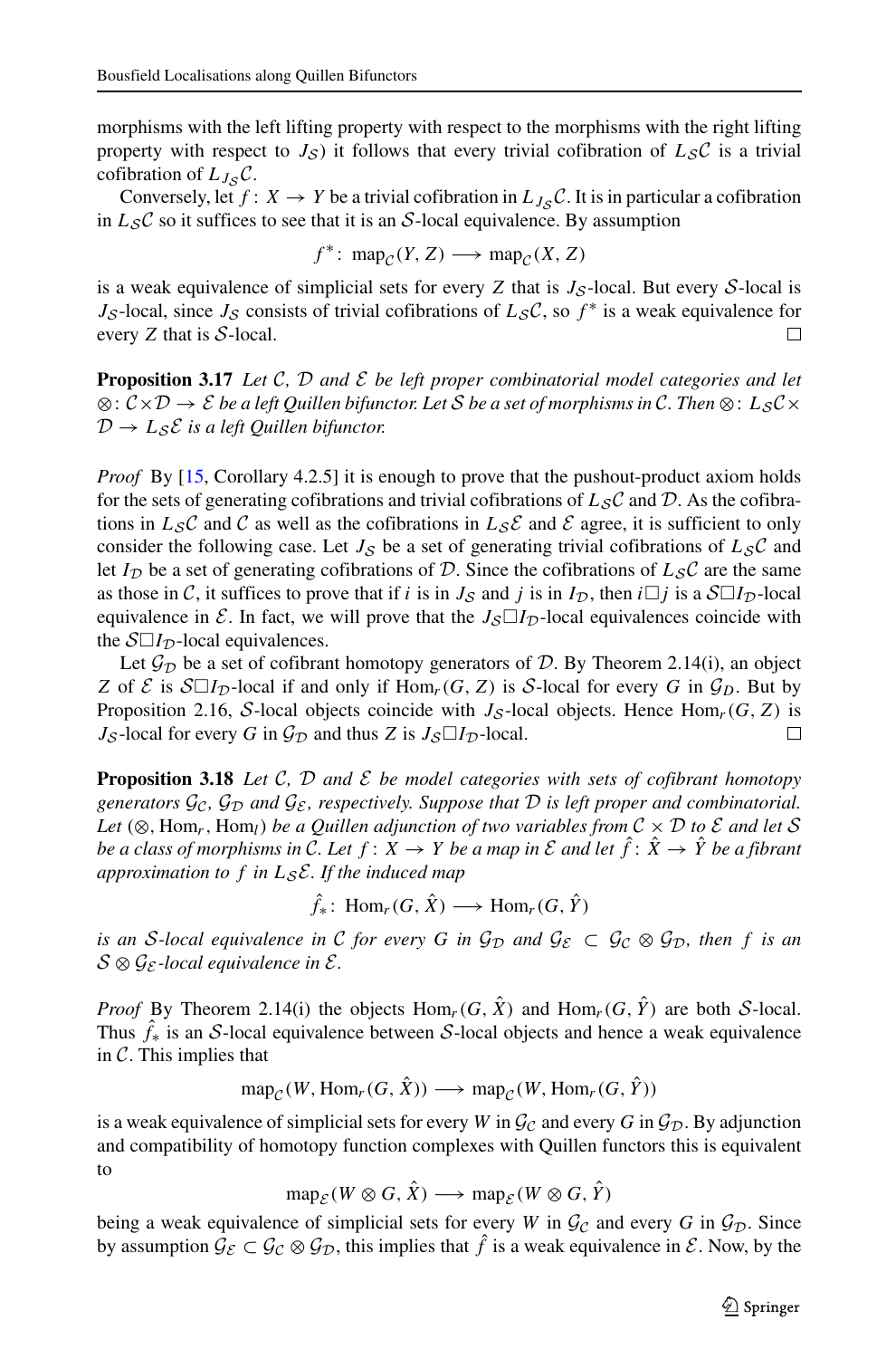2-out-of-3 axiom and the fact that weak equivalences in  $\mathcal{E}$  are  $\mathcal{S} \otimes \mathcal{G}_{\mathcal{E}}$ -local equivalences, it follows that f is an  $S \otimes \mathcal{G}_{\mathcal{E}}$ -local equivalence.  $\Box$ 

The following definition is motivated by the notion of E*-familiar model structure* described in [\[2,](#page-22-10) Section 4].

**Definition 3.19** Let C be a left proper combinatorial model category and let S be a set of morphisms in C. Let  $\otimes : \mathcal{C} \times \mathcal{D} \to \mathcal{E}$  be a left Quillen bifunctor. We say that  $\mathcal{E}$  *is* S-familiar if ⊗:  $L_S C \times D \rightarrow \mathcal{E}$  is a left Quillen bifunctor.

*Remark 3.20* In particular, it follows from Proposition 2.17 that the S-local model structure  $L_{\mathcal{S}}\mathcal{E}$  is S-familiar.

**Proposition 3.21** *Let*  $(\otimes, \text{Hom}_r, \text{Hom}_l)$  *be a Quillen adjunction of two variables from*  $\mathcal{C} \times \mathcal{D}$  to  $\mathcal{E}$ , where  $\mathcal{C}$  *is left proper and combinatorial, and let*  $\mathcal{S}$  *be a set of morphisms in*  $\mathcal{C}$ *. Then*  $\mathcal E$  *is*  $\mathcal S$ *-familiar if and only if*  $\text{Hom}_r(X, Y)$  *is*  $\mathcal S$ *-local for every*  $X$  *cofibrant in*  $\mathcal D$  *and* Y *fibrant in* E*.*

*Proof* The "only if" part follows from the fact that if  $\mathcal E$  is S-familiar and X is cofibrant in D, then the functor  $\text{Hom}_r(X, -): \mathcal{E} \to L_{\mathcal{S}}\mathcal{C}$  is right Quillen. Hence, for every Y fibrant in  $\mathcal{E}$ , we have that Hom<sub>r</sub>(X, Y) is fibrant in  $L_{\mathcal{S}}\mathcal{C}$ , that is, S-local.

Conversely, we want to show that if  $\text{Hom}_r(X, Y)$  is S-local for every cofibrant X and fibrant Y, then  $L_S C \times D \to \mathcal{E}$  is also a left Quillen bifunctor. Let f be a cofibration (respectively, a trivial cofibration) in  $D$  and let g be a trivial fibration (respectively, a fibration) in E. Because  $C \times D \to E$  is assumed to be a left Quillen bifunctor, the map  $\text{Hom}_r^{\square}(f, g)$  is a trivial fibration in C and hence a trivial fibration in  $L_S C$  (since C and  $L_S C$  have the same cofibrations). Therefore, by Proposition 2.8 it suffices to prove that if  $f: A \rightarrow B$  is a cofibration between cofibrant objects in D and  $g: X \rightarrow Y$  is a fibration between fibrant objects in  $\mathcal{E}$ , then Hom $\Box(f, g)$  is a fibration in  $L_{\mathcal{S}}\mathcal{C}$ . Since it is already a fibration in  $\mathcal{C}$ , it is enough to check that the source and target are  $S$ -local. Consider the pullback diagram



The right vertical map  $f^*$  is a fibration in  $L_S C$ , since it is a fibration in C between S-local objects (see [\[14,](#page-22-8) Proposition 3.3.16]). Since fibrations are closed under pullbacks, the left vertical map is also a fibration in  $L_S C$ . But Hom<sub>r</sub>(A, X) is S-local (that is, fibrant in  $L_S C$ ) and therefore so is

$$
Homr(B, Y) \times_{Homr(A, Y)} Homr(A, X).
$$

Hence, we have proved that  $\text{Hom}_r^{\square}(f, g)$  is a fibration in C between S-local objects. By [\[14,](#page-22-8) Proposition 3.3.16] this means that  $\text{Hom}_r^{\square}(f, g)$  is a fibration in  $L_S C$ .  $\Box$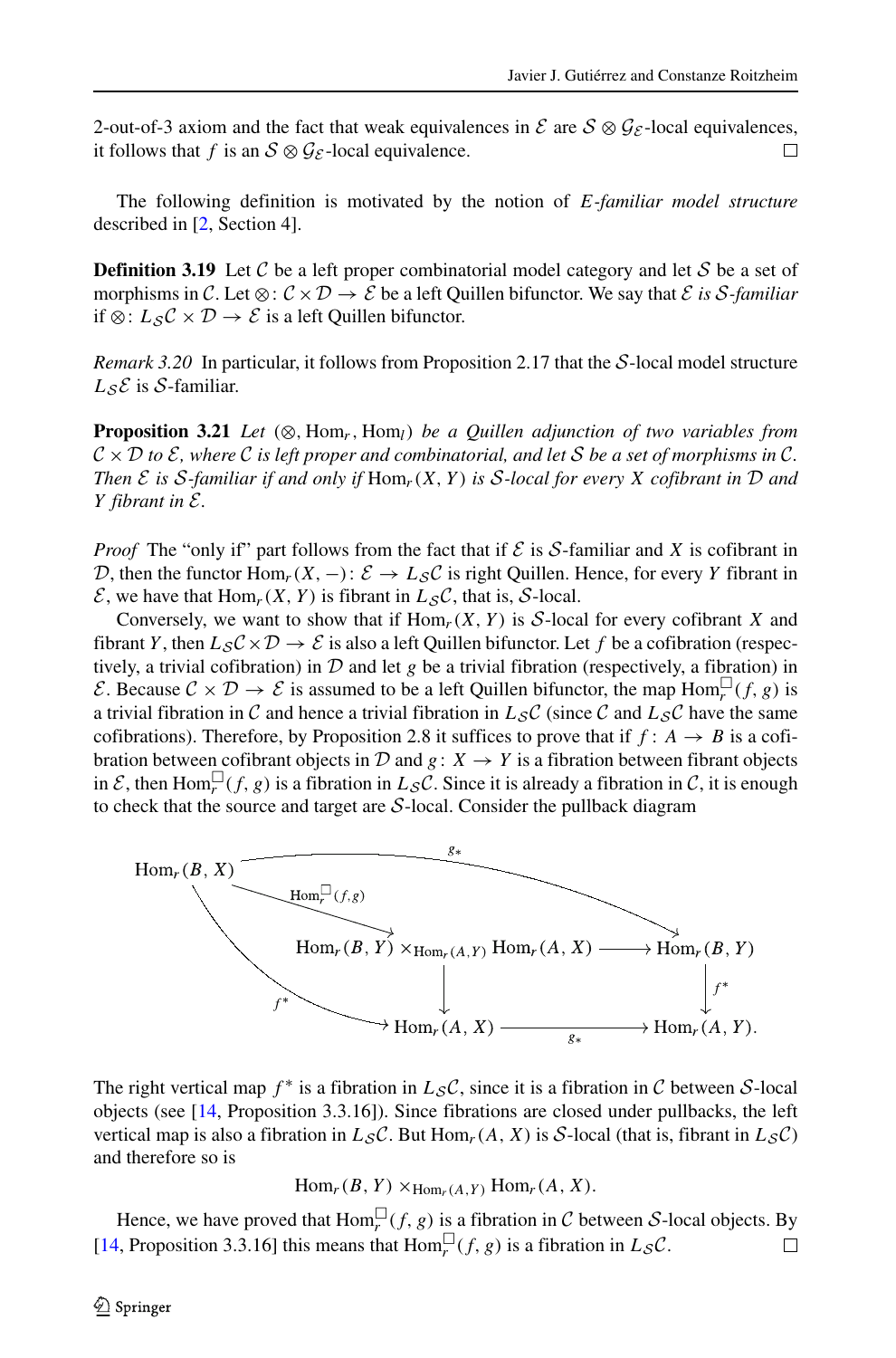We have seen that for a left Quillen bifunctor  $\otimes$ :  $\mathcal{C} \times \mathcal{D} \rightarrow \mathcal{E}$  and a set S of morphisms in C, the new model structure  $L_{\mathcal{S}}\mathcal{E}$  on  $\mathcal{E}$  gives rise to a left Quillen bifunctor

$$
\otimes: L_{\mathcal{S}}\mathcal{C} \times \mathcal{D} \longrightarrow L_{\mathcal{S}}\mathcal{E}.
$$

We can now state that this model structure  $L_S \mathcal{E}$  is the "closest" model structure to  $\mathcal{E}$  with this property in the following sense.

**Proposition 3.22** *Let* C*,* D *and* E *be left proper combinatorial model categories and let* ⊗: C × D → E *be a left Quillen bifunctor. Let* F : E → E ′ *be a left Quillen functor and* S *a set of morphisms in* C*. If* E ′ *is* S*-familiar with respect to the Quillen bifunctor*  $F \circ \otimes : \mathcal{C} \times \mathcal{D} \rightarrow \mathcal{E} \rightarrow \mathcal{E}'$ , then

$$
F\colon L_{\mathcal{S}}\mathcal{E}\longrightarrow \mathcal{E}'
$$

*is also a left Quillen functor, that is,* F *factors over the* S*-localisation of* E*.*

*Proof* By Corollary 2.15 we have that  $L_S \mathcal{E} = L_{S \otimes \mathcal{G}_D} \mathcal{E}$ , where  $\mathcal{G}_D$  is a set of cofibrant homotopy generators of  $D$ . Thus, by  $[14,$  Proposition 3.3.18] it is enough to show that  $F(f \otimes G)$  is a weak equivalence in  $\mathcal{E}'$  for every f in S and G in  $\mathcal{G}_{\mathcal{D}}$ . But, by assumption,  $F \circ \otimes: L_S \times \mathcal{D} \to \mathcal{E}'$ , is a left Quillen bifunctor. Hence  $F(f \otimes G)$  is a weak equivalence in  $\mathcal{E}'$  since f is a weak equivalence in  $L_{\mathcal{S}}\mathcal{C}$  between cofibrant objects and G is cofibrant in  $\mathcal D$ (recall that, by Remark 2.11, we can assume without loss of generality that the morphisms in  $S$  are cofibrations between cofibrant objects). □

#### **3.3 Examples**

#### *3.3.1 Enriched Localisations and Colocalisations*

Let  $V$  be a monoidal model category and let  $C$  be a  $V$ -enriched model category. Then there is a Quillen adjunction of two variables  $C \times V \rightarrow C$ . If V is combinatorial, C is left proper combinatorial and  $S$  is a set of morphisms in  $C$ , then the S-localised model structure (see Remark 2.11) is the *V-enriched left Bousfield localisation* of C with respect to  $S$ , as in [\[5,](#page-22-1) Definition 4.42]. Similarly if K is a set of objects in C, then the K-colocalised model structure of C along the left Quillen bifunctor is the *enriched right Bousfield localisation* of  $\mathcal C$  with respect to  $\mathcal K$ .

If  $V = sSet$ , the category of simplicial sets, then we recover left and right Bousfield localisations of simplicial model categories.

#### *3.3.2 Familiarisations*

Let  $C$  be a spectral model category, that is, a model category which is compatibly enriched over the model category Sp of symmetric spectra. Then there is a Quillen adjunction of two variables  $C \times Sp \to C$ . Let E be any spectrum and let  $S_E$  be the set of generating trivial cofibrations of the E-local model structure  $L<sub>E</sub>$  Sp; see [\[2,](#page-22-10) Section1] or [\[3,](#page-22-3) Section 2]. Then the  $S_E$ -localised model structure on C is the E-familiarisation of C in the sense of [\[4,](#page-22-0) Section 5].

If S is a set of morphisms in Sp, then we call the S-localised model structure on C the *stable* S*-familiarisation*.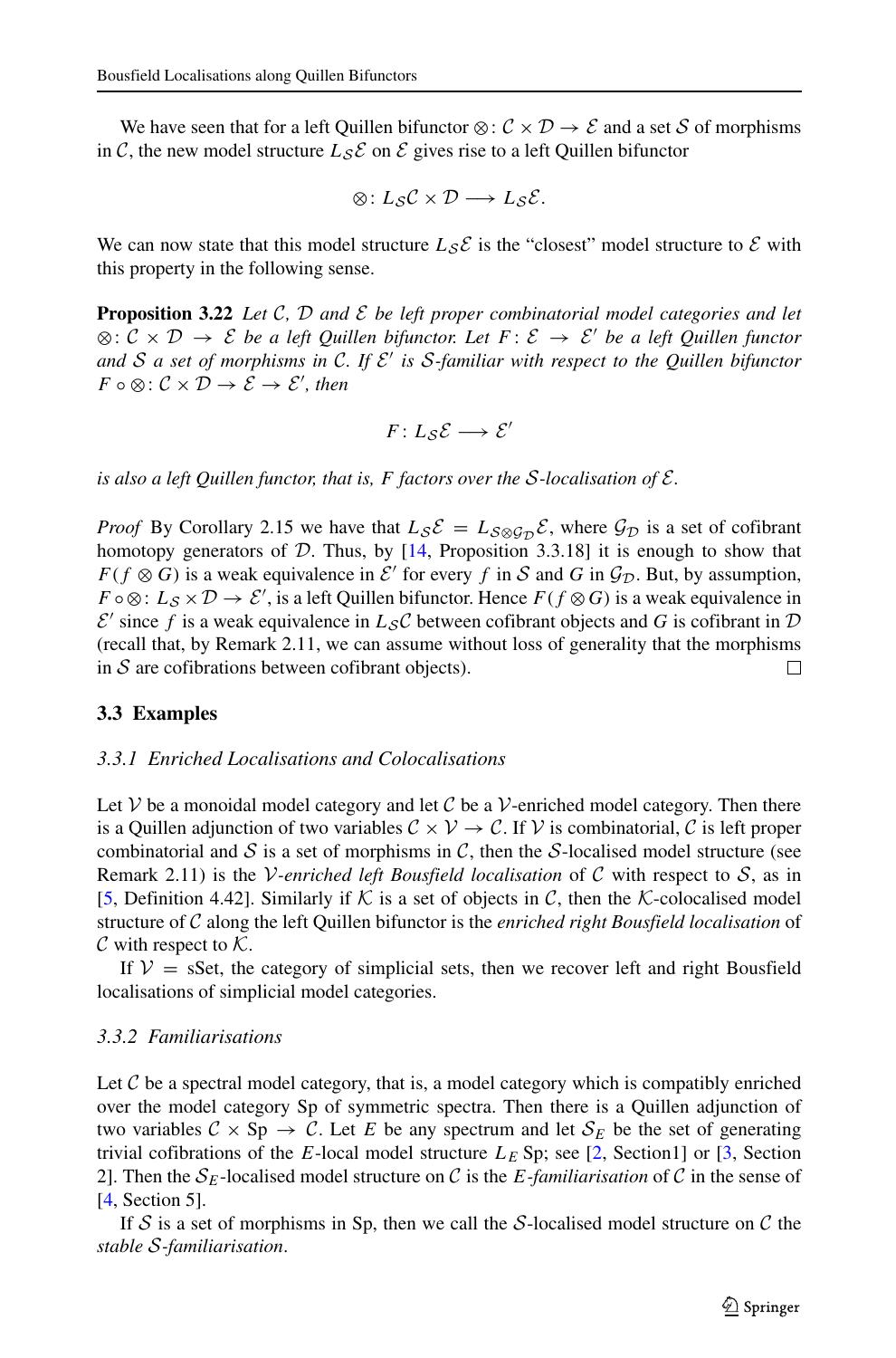$\Box$ 

#### **4 Postnikov Sections of Model Categories**

We are going to apply a construction closely related to our localisation construction to obtain Postnikov sections in combinatorial model categories. We start by reviewing the classical case of topological spaces and then explain how we can use our construction to generalise this concept to arbitrary combinatorial model categories which are not necessarily simplicial.

#### **4.1 The Classical Case: Spaces**

We are going to recall some results for Postnikov towers and  $k$ -types in simplicial sets. For details, see  $[14, \text{Section } 1.5]$ . Note that in  $[14]$  this is formulated for topological spaces rather than simplicial sets, but due to the compatibility of localisation with the geometric realisation and total singular complex functors this will not be an issue; see [\[14,](#page-22-8) Section 1.6].

Let  $f_k: S^{k+1} \to D^{k+2}$  denote the boundary inclusion in sSet from the  $(k+1)$ -sphere to the  $(k + 2)$ -disk. We form the left Bousfield localisation of sSet with respect to this map, obtaining the model structure  $L_{f_k}$  sSet. This is called the *model structure for*  $k$ -types of simplicial sets. In fact, a simplicial set X is  $f_k$ -local if and only if it is a Kan complex and its homotopy groups vanish in degrees  $k + 1$  and higher, for every choice of basepoint in X. The localisation map

$$
l_k\colon X\longrightarrow L_{f_k}X,
$$

which is defined as the fibrant replacement of X in  $L_{f_k}$  sSet, is a  $\pi_i$ -isomorphism for  $i \leq k$ and every choice of a basepoint in X.

*Remark 4.1* The model category  $L_{f_k}$  sSet exists and is cellular (hence cofibrantly generated), since it is a left Bousfield localisation of a left proper cellular model category; see for example [\[14,](#page-22-8) Theorem 4.1.1].

**Proposition 4.2** *If a map of fibrant simplicial sets*  $X \to Y$  *is a*  $\pi_i$ *-isomorphism for*  $i \leq k$ *and every choice of a basepoint in* X*, then it is an* fk*-local equivalence, that is, a weak equivalence in L* <sub>fk</sub> sSet.

*Proof* This is [\[14,](#page-22-8) Propositions 1.5.2 and 1.5.4].

As a consequence of the above, we see that the localisation map  $l_k$  of a simplicial set X to its  $f_k$ -localisation is nothing but the projection of X onto its kth Postnikov section  $P_kX$ ; see [\[14,](#page-22-8) Theorem 1.5.3]. For details on Postnikov sections, see for instance [\[11,](#page-22-11) VI.3] or [\[13,](#page-22-12) Section 4.3].

If  $i \geq j$ , then  $P_j X$  is fibrant in  $L_{f_i}$  sSet, that is,  $P_j X$  is  $f_i$ -local. Hence, there is a commutative triangle



since, by definition,  $l_i$  is a trivial cofibration in  $L_{f_i}$  sSet.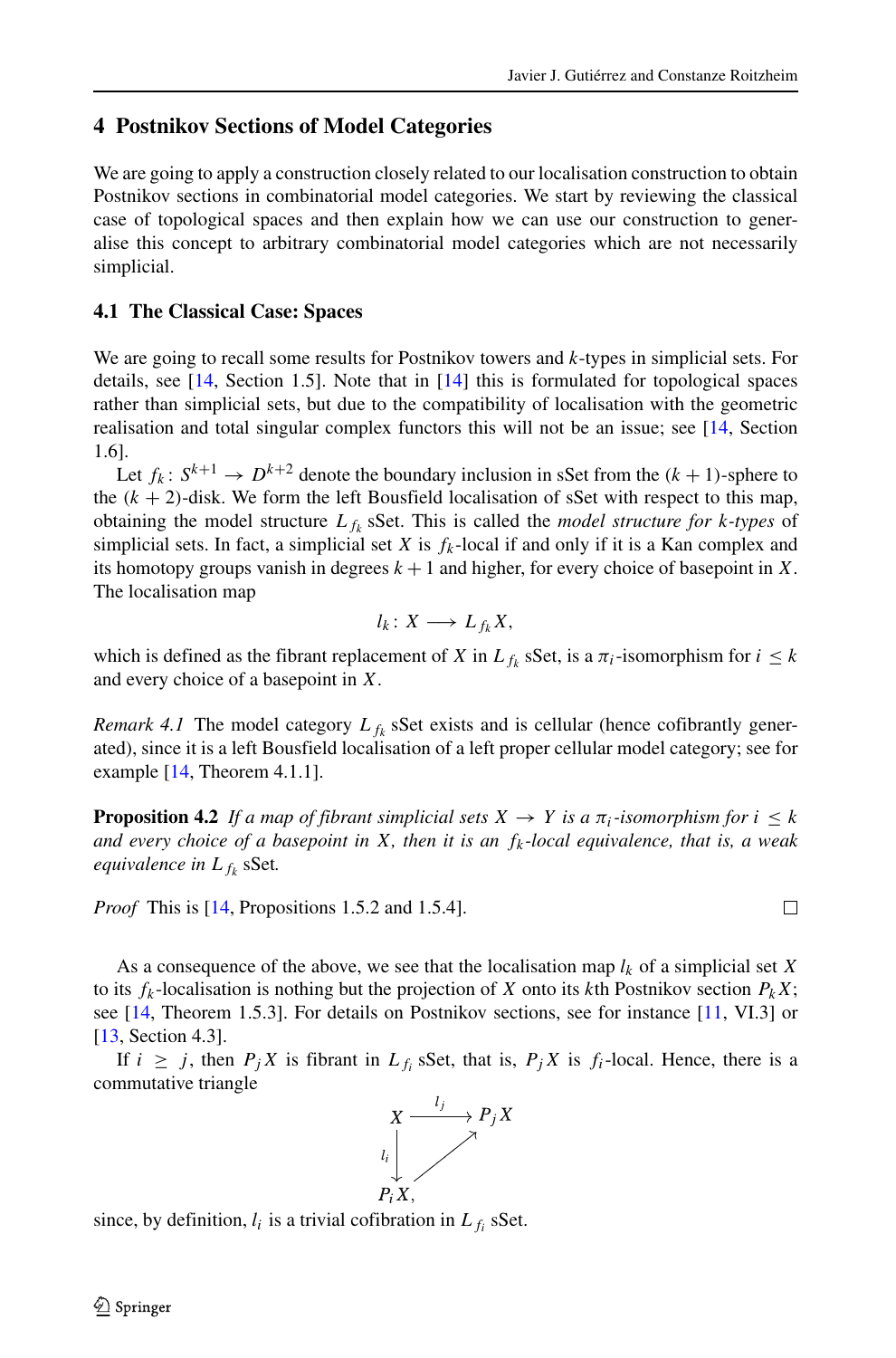Furthermore, let  $X \to Y$  be a weak equivalence in  $L_{f_k}$  sSet. Consider the commutative square



We know that the vertical maps are  $\pi_i$ -isomorphisms for  $i \leq k$  by definition. As the top horizontal and the two vertical maps are  $f_k$ -local equivalences, then so is the map  $P_k X \to P_k Y$ . But of course  $P_k X$  and  $P_k Y$  are  $f_k$ -local, so the bottom map is in fact a  $\pi_i$ -isomorphism for all i and every choice of basepoint. Thus, any weak equivalence in  $L_{f_k}$  sSet is a  $\pi_i$ -isomorphism for  $i \leq k$ . Together with Proposition 3.2 we can conclude that a map  $X \to Y$  between fibrant simplicial sets is a weak equivalence in  $L_{f_k}$  sSet if and only if it is a  $\pi_i$ -isomorphism for  $i \leq k$  and every choice of basepoint.

#### **4.2 The General Case**

Let C be now a simplicial, left proper, combinatorial model category. Again, by  $f_k$  we denote the map  $S^{k+1} \to D^{k+2}$  in simplicial sets, and denote  $W_k = I_c \square f_k$ , where  $I_c$  denotes the set of generating cofibrations in  $C$  (see Remark 2.11). We then form the Bousfield localisation  $P_kC = L_{W_k}C$  which we will call the *model structure for k-types* in C.

When  $\mathcal C$  is a model category that is not necessarily simplicial (but still left proper and combinatorial), we can still define the model structure for  $k$ -types in  $\mathcal C$ . In this case we use the technique of *framings*; see [\[15,](#page-23-0) Section 5] or [\[2,](#page-22-10) Section 3] for details. As explained in  $[15,$  Remark 5.2.9], framings provide any model category  $\mathcal C$  with bifunctors

$$
-\otimes - : C \times \text{sSet} \longrightarrow C,
$$
  

$$
(-)^{(-)} : \text{sSet}^{op} \times C \longrightarrow C,
$$
  

$$
\text{map}_l(-,-) : C^{op} \times C \longrightarrow \text{sSet},
$$
  

$$
\text{map}_r(-,-) : C^{op} \times C \longrightarrow \text{sSet},
$$

and adjunctions

$$
C(X \otimes K, Y) \cong \text{sset}(K, \text{map}_l(X, Y))
$$
 and  $C^{op}(Y^K, X) \cong \text{sset}(K, \text{map}_r(X, Y)).$ 

The homotopy function complex map<sub> $C$ </sub> $(-, -)$  agrees with the derived functors  $R \text{ map}_l(-,-)$  and  $R \text{ map}_r(-,-)$ . Moreover, if X is a cofibrant object in C and Y is a fibrant object in C, then<br>  $X \otimes -$ :  $\text{sset} \Longleftrightarrow \mathbb{C}$ :  $\text{map}_l(X, -)$  and  $\gamma^{(-)}$ :  $\text{sset} \Longleftrightarrow \mathbb{C}^{op}$ :  $\text{map}_r(-, Y)$ .

are Quillen pairs; see [\[15,](#page-23-0) Corollary 5.4.4].

Note that a framing does not provide  $C$  with a simplicial model structure though, as  $map_l$  and map<sub>r</sub> only agree up to a zig-zag of weak equivalences [\[15,](#page-23-0) Proposition 5.4.7]. However, it does mean that Ho( $C$ ) is a closed Ho(sSet)-module category. If C is already a simplicial model category, the action from the simplicial structure agrees with the Ho(sSet)action coming from framings. In our previous notation, for a simplicial model category C, the simplicial enrichment Map(-, -) = Hom<sub>l</sub>(-, -) coincides with map<sub>l</sub>(-, -) and map<sub>r</sub> $(-, -)$ , and the cotensor is Hom<sub>r</sub> $(-, -)$ .

Thus, if our model category C is not simplicial we can define  $W_k = I_c \square f_k$  just as before, where the pushout-product is constructed using the functor  $\otimes$  coming from the framing.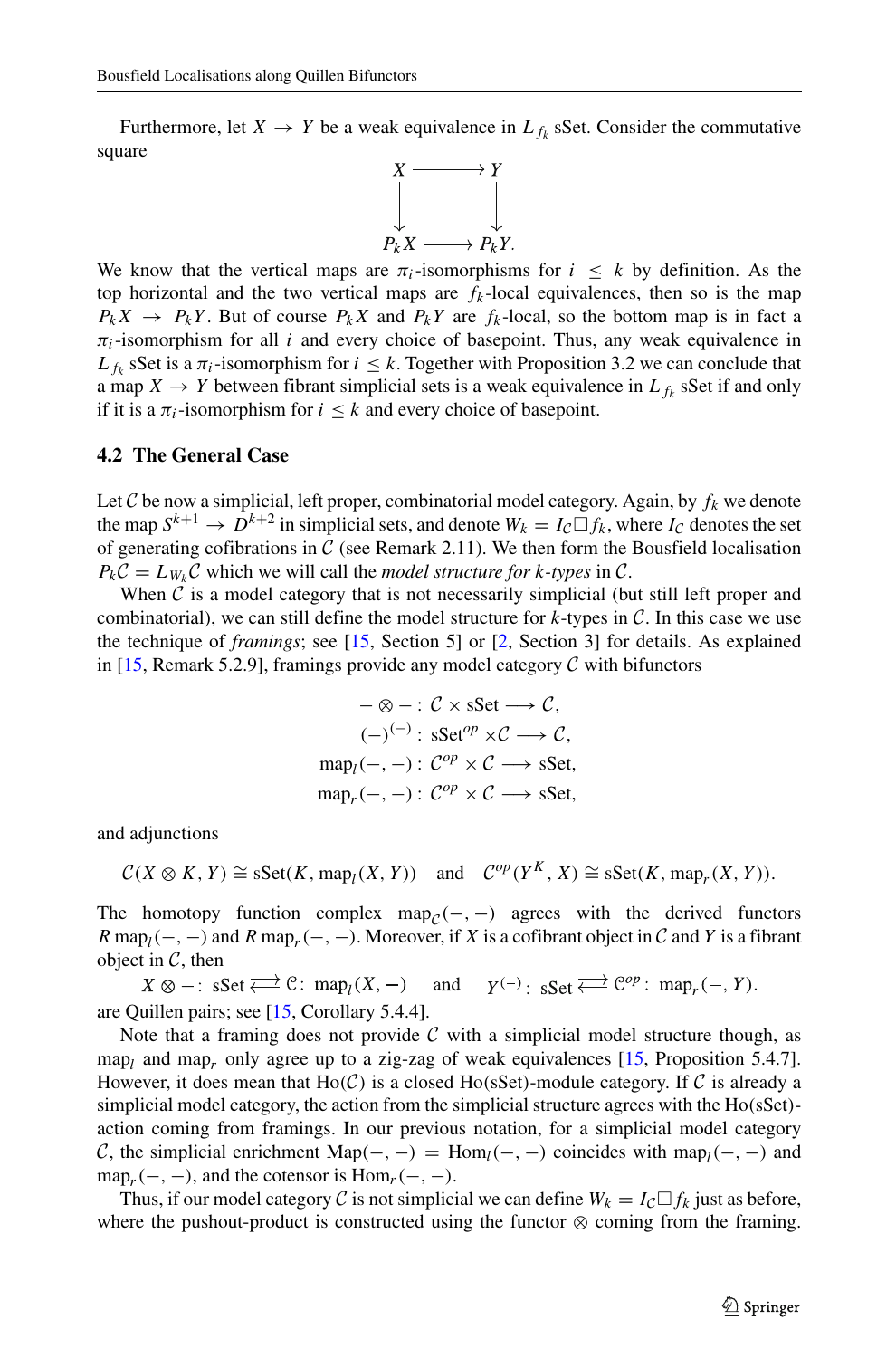(Note that if  $\mathcal C$  is simplicial, the simplicial action on the homotopy category agrees with the action coming from the framing, so the rest of this section, particularly Definition 3.4, does not depend on any choice of framing.)

*Remark 4.3* If C is a *pointed* model category, then it is equipped with a *pointed framing* [\[15,](#page-23-0) Section 5.7], where the category of simplicial sets is replaced by *pointed* simplicial sets sSet∗.

**Definition 4.4** Let C be a left proper combinatorial model category. We call  $P_kC = L_{W_k}C$ the *model category of* k*-types in* C. An object of C is called a k*-type* (or k*-truncated*) if it is  $W_k$ -local, that is, fibrant in  $P_kC$ .

Before we look further into the properties of this localisation, we need an analogue of Theorem 2.14(i) using framings. Note that we are taking the class of maps  $S$  in sSet (see Remark 2.11).

**Proposition 4.5** *Let* C *be a combinatorial, left proper model category with generating cofibrations*  $I_c$  *and set of cofibrant homotopy generators*  $\mathcal{G}_c$ *. Furthermore, let* S *be a class of maps in* sSet*. Then the following are equivalent for an object* Z *of* C*:*

- $(i)$  Z is  $I_{\mathcal{C}} \square \mathcal{S}\text{-}local$
- *(ii)*  $Z$  *is*  $\mathcal{G}_c \otimes \mathcal{S}$ *-local*
- (*iii*)  $Z$  *is fibrant and*  $map_{\mathcal{C}}(G, Z)$  *is*  $S$ *-local for every*  $G$  *in*  $\mathcal{G}_{\mathcal{C}}$ *.*
- *(iv)* Z *is fibrant and for every*  $g: X \rightarrow Y$  *in* S *the induced map*

$$
g^*\colon Z^Y\longrightarrow Z^X
$$

*is a weak equivalence in* C*.*

*Proof* The proof follows exactly the same pattern as Theorem 2.14(i), so we are not spelling it out here. The occurring functors  $\otimes$ , Hom<sub>r</sub> and Hom<sub>l</sub> have been replaced by the functors  $\otimes$ ,  $(-)^{(-)}$ , map<sub>l</sub> and map<sub>r</sub> coming from framings. The only properties needed are that when X is cofibrant and Y is fibrant in C, the adjunctions (X⊗−, map<sub>I</sub>(X, −)) and (Y<sup>(−)</sup>, map<sub>r</sub>(−, Y)) are Quillen pairs, and that  $\text{map}_l(X, Y)$  is weakly equivalent to  $\text{map}_r(X, Y)$ ; see [\[15,](#page-23-0) Proposition 5.4.7]. As the homotopy mapping objects are also derived from framings, these are all compatible and the necessary adjunctions hold just as before. П

**Proposition 4.6** *Let* C *be a left proper combinatorial model category with set of cofibrant homotopy generators*  $\mathcal{G}_{\mathcal{C}}$ . A fibrant object Z of  $\mathcal{C}$  is a k-type if and only if  $\pi_i(\text{map}_{\mathcal{C}}(X, Z))$  =  $0$  for all  $X$  in  $\mathcal{C}$ ,  $i > k$  and every choice of a basepoint, or equivalently,  $\pi_i(\text{map}_\mathcal{C}(G, Z)) = 0$ *for all* G *in*  $\mathcal{G}_{\mathcal{C}}$ *, i* > k *and every choice of a basepoint.* 

*Proof* By Proposition 3.5 we have that Z is  $W_k$ -local if and only if Z is fibrant in C and  $map_{\mathcal{C}}(G, Z)$  is a k-type in sSet for every G in  $\mathcal{G}_{\mathcal{C}}$ . Since every object in C is weakly equivalent to a homotopy colimit of objects of  $\mathcal{G}_{\mathcal{C}}$  and those commute with homotopy function complexes, the result follows.  $\Box$ 

In combination with Proposition 3.5 we also have the following.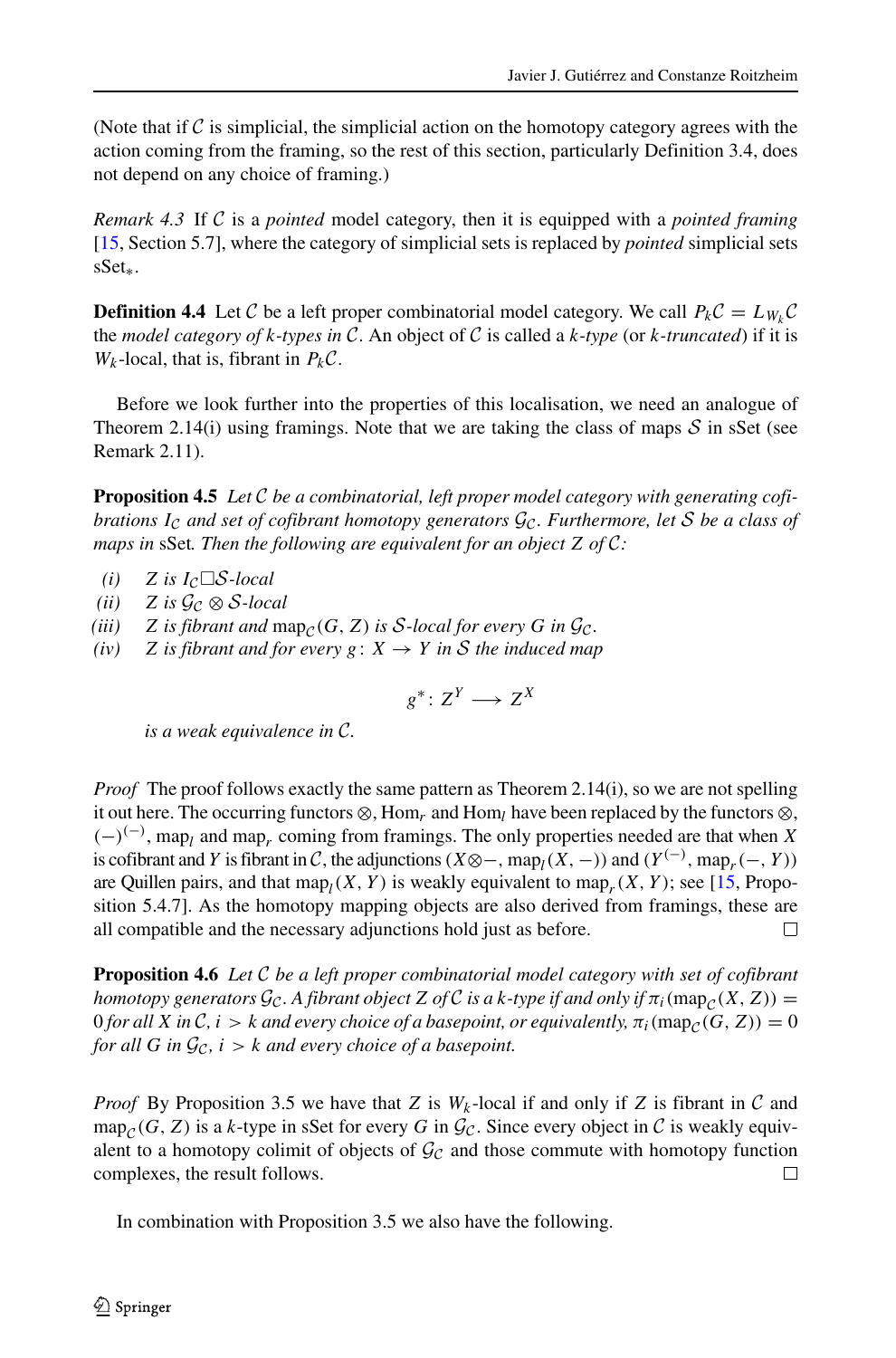**Corollary 4.7** *Let* C *be a left proper combinatorial model category with set of cofibrant homotopy generators*  $\mathcal{G}_{\mathcal{C}}$ , and let  $f_k \colon S^{k+1} \to D^{k+2}$  in sSet. Then the model category of *k*-types  $P_kC$  coincides with  $L_{G_C \otimes f_k}C$ .

*Remark 4.8* When C is a simplicial model category, then the model structure  $P_kC$  agrees with the model structure for  $k$ -types defined by Barwick in  $[5,$  Proposition 5.28].

In the context of *familiarisation* as defined by [\[4\]](#page-22-0), one would define  $P_k C$  to be  $L_{I_C \square J_{f_k}} C$ where  $J_{f_k}$  denotes the generating acyclic cofibrations of  $L_{f_k}$  sSet. However, those two model structures agree since  $L_{f_k}$  sSet =  $L_{J_{f_k}}$  sSet by Proposition 2.16. The reason one works with the acyclic cofibrations in [\[4\]](#page-22-0) is to actually cut down the localised weak equivalences of some  $L_S$  sSet to a generating set if S is not a set. However, in our case we only localise simplicial sets at one morphism, making this technicality unnecessary.

**Proposition 4.9** *Let* C *be a left proper combinatorial model category. The model category of* k*-types* PkC *has the following properties:*

- *(i) Every Quillen adjunction* sSet ⇄ C *gives rise to a Quillen adjunction*  $L_{f_k}$  sSet  $\rightleftarrows P_k\mathcal{C}$ , and  $P_k\mathcal{C}$  *is the closest model structure to*  $\mathcal C$  *with this property. This means that if*  $C \rightleftarrows D$  *is a Quillen adjunction such that the composite*  $sSet \rightleftarrows D$ factors over  $L_{f_k}$  sSet, then  $P_k \mathcal{C} \rightleftarrows \mathcal{D}$  is also a Quillen adjunction.
- (*ii*) If C is a simplicial model category, then  $P_k\mathcal{C}$  is a  $L_{f_k}$  sSet-model category.
- *(iii)* For every  $k \geq 0$  *the model structures*  $P_k P_{k+1} C$  *and*  $P_k C$  *coincide.*

*Proof* Let F: sSet  $\rightleftarrows$  C: U be a Quillen adjunction. By [\[14,](#page-22-8) Proposition 3.3.18], in order for this to be a Quillen adjunction between  $L_{f_k}$  sSet and  $P_k\mathcal{C}$ , we need to show that  $F(f_k)$ is a weak equivalence in  $P_kC$ .

By [\[15,](#page-23-0) Chapter 5], all Quillen adjunctions such that the left adjoint is defined on the Quillen model structure on simplicial sets arise from framings, that is, for every left Quillen functor F there is an object  $A \in \mathcal{C}$  such that the left derived functors of F and  $A \otimes$ agree. (Every adjunction between sSet and C is of the form  $(A^{\bullet} \otimes -, \text{Hom}(A^{\bullet}, -))$  for some cosimplicial object  $A^{\bullet} \in C^{\Delta}$ , and every Quillen adjunction is given by a framing on  $A^{\bullet}[0] = A$ ; see [\[15,](#page-23-0) Proposition 3.1.5 and Section 5.2] and [\[2,](#page-22-10) Section 3].) So we have to show that  $A \otimes f_k$  is a weak equivalence in  $P_k \mathcal{C}$ . By Proposition 3.5, all maps of the form  $G \otimes f_k$  are weak equivalences for all homotopy generators  $G \in \mathcal{G}$ . But as every A is a filtered homotopy colimit of such generators, and  $-\otimes f_k$  commutes with such homotopy colimits,  $A \otimes f_k$  is a weak equivalence as well.

Now let  $F' : C \rightleftarrows \mathcal{D} : U'$  be another Quillen adjunction such that  $F'(F(f_k))$  is a weak equivalence in  $D$  for any left Quillen functor F as before. This means that  $F'(A \otimes f_k)$  is a weak equivalence in D for any  $A \in \mathcal{C}$ . So in particular, F' sends all morphisms  $G \otimes f_k$ to weak equivalences, where  $G \in \mathcal{G}$ . As  $P_k \mathcal{C} = L_{\mathcal{G} \otimes f_k} \mathcal{C}$ , this means that  $F'$  sends all the weak equivalences in  $P_k\mathcal{C}$  to weak equivalences in  $\mathcal{D}$ , which is what we wanted to prove.

Part (ii) follows from Proposition 2.17(ii), and part (iii) follows from the fact that both model structures have the same cofibrations and the same fibrant objects. This last point can be easily checked using the characterisation of local objects given in Proposition 3.5. □

Before we move on to the next result, let us note the following. The fact that a model category is  $\lambda$ -presentable only depends on the underlying category, not on its model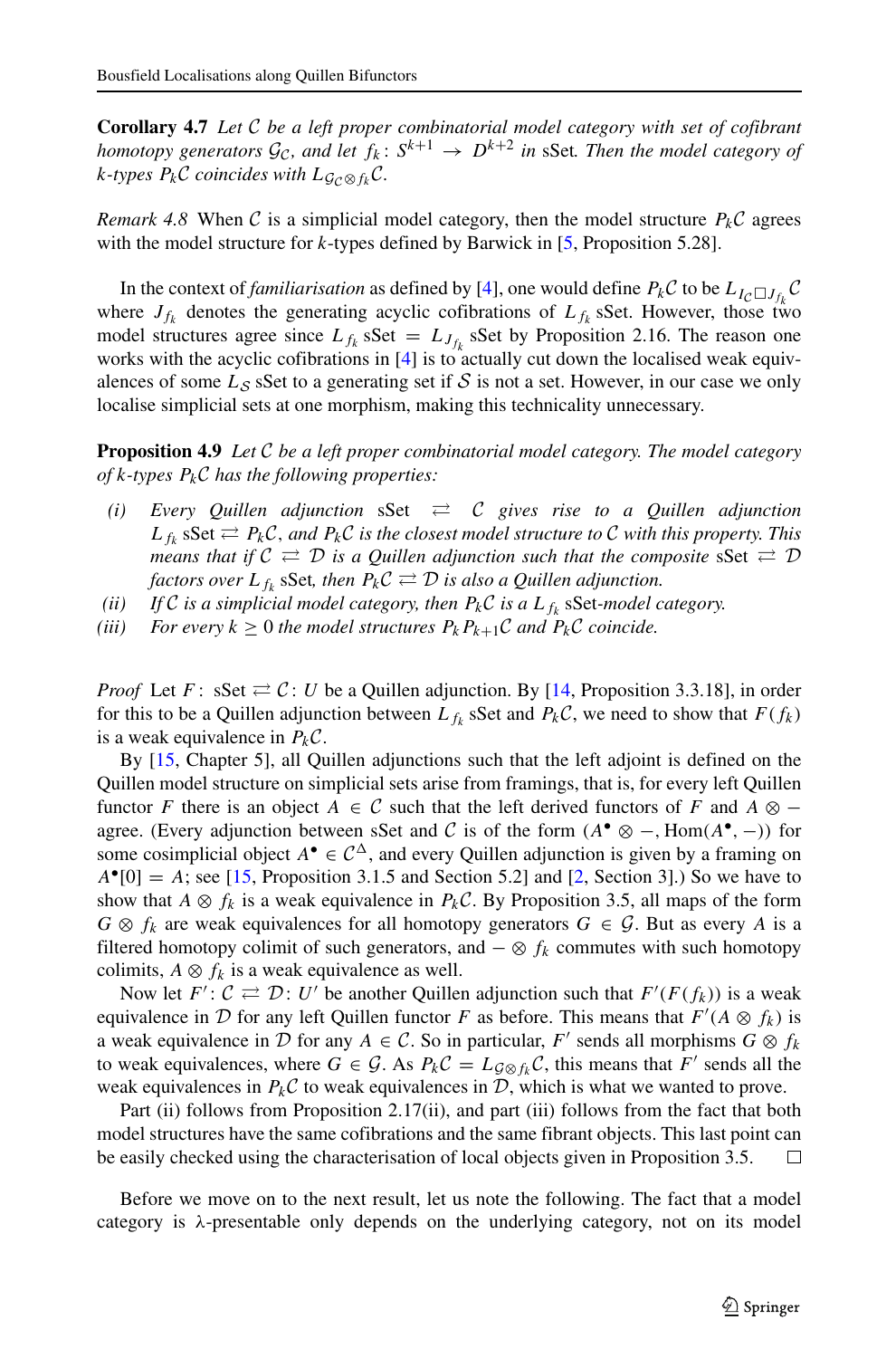structure. Also, the left Bousfield localisation of a cofibrantly generated model category is again cofibrantly generated. Thus, if a model category is combinatorial, so is any left Bousfield localisation of it. Also, as Bousfield localisation does not change cofibrations and preserves weak equivalences, if  $\mathcal{G}_c$  is a set of homotopy generators for a combinatorial model category C, then  $\mathcal{G}_C$  will also be a set of homotopy generators for any left Bousfield localisation of C.

We can now characterise the weak equivalences of  $P_kC$ .

**Proposition 4.10** *Let* C *be a left proper combinatorial model category and let*  $f: X \rightarrow Y$ *be a morphism in C. If its fibrant approximation*  $\hat{f}$ :  $\hat{X} \rightarrow \hat{Y}$  *in*  $P_k C$  *induces a weak equivalence*

 $\hat{f}_*$ : map<sub>C</sub>(G,  $\hat{X}$ )  $\longrightarrow$  map<sub>C</sub>(G,  $\hat{Y}$ )

in  $L_{f_k}$  s $\operatorname{Set}$  *for all homotopy generators*  $G$  *in*  $\mathcal{G}_\mathcal{C}$ *, then the morphism*  $f$  *is a weak equivalence in*  $P_kC$ *.* 

*Proof* We have that  $\mathcal{G}_{\mathcal{C}} \subset \mathcal{G}_{\mathcal{C}} \otimes \mathcal{G}_{\mathrm{sSet}}$  as we can, without loss of generality, add the single point to  $\mathcal{G}_{\text{sSet}}$ . Thus, the statement follows from Proposition 2.18. Note that if  $\mathcal C$  is not simplicial, then we have to replace the mapping objects in that proof by the mapping objects given by framings. П

**Corollary 4.11** *Let* C *be a left proper combinatorial model category and let*  $f: X \rightarrow Y$  *be a* morphism in C. If its fibrant approximation  $\hat{f}$ :  $\hat{X} \to \hat{Y}$  in  $P_k\mathcal{C}$  induces an isomorphism *of homotopy groups*

$$
\pi_i(\hat{f}_*): \pi_i(\text{map}_C(G, \hat{X})) \longrightarrow \pi_i(\text{map}_C(G, \hat{Y}))
$$

*with respect to all basepoints for all*  $i < k$  *and homotopy generators* G *in*  $G_c$ , *then* f *is a weak equivalence in* PkC*.*

#### **4.3 Example:** S**-local Simplicial sets**

Let us consider the example of left Bousfield localisations of pointed simplicial sets,  $C =$ L<sub>S</sub> sSet<sub>\*</sub>. We can easily describe Postnikov sections in this model category. By definition,  $P_k L_S$  sSet<sub>\*</sub> =  $L_{W_k} L_S$  sSet<sub>\*</sub> where  $W_k = I_{L_S}$  sset<sub>\*</sub> $\Box f_k$  and  $f_k : S^{k+1} \rightarrow D^{k+2}$ . As the generating cofibrations  $I_{L_{\mathcal{S}} S \text{Set}_*}$  of  $L_{\mathcal{S}} S \text{Set}_*$  are the same as the generating cofibrations of sSet<sub>\*</sub> we have that  $I_{L_{\mathcal{S}} S}$  sset<sub>\*</sub> $\Box f_k = I_{sSet_{*}} \Box f_k$ . Then we can conclude that

$$
P_k L_{\mathcal{S}} \, \text{sSet}_* = L_{f_k} L_{\mathcal{S}} \, \text{sSet}_* \, .
$$

Thus, X is fibrant in  $P_kL_S$  sSet<sub>\*</sub> if and only if it is a Kan complex, S-local and  $\pi_iX =$  $\pi_i L_S X = 0$  for  $i > k$ .

#### **4.4 Example:** k**-types in Chain Complexes**

Let  $\mathrm{Ch}_b(R)$  denote the category of *non-negatively graded* chain complexes of R-modules, where  $R$  is a commutative ring with unit. We are going to apply the results from the previous section this category. This is a particularly interesting example as it concerns a model category that is not simplicial, although it is left proper and combinatorial. We are going to describe the k-types in  $Ch_b(R)$  as well as describe some of the weak equivalences. The results are just what one would expect and fit very neatly with our general setup.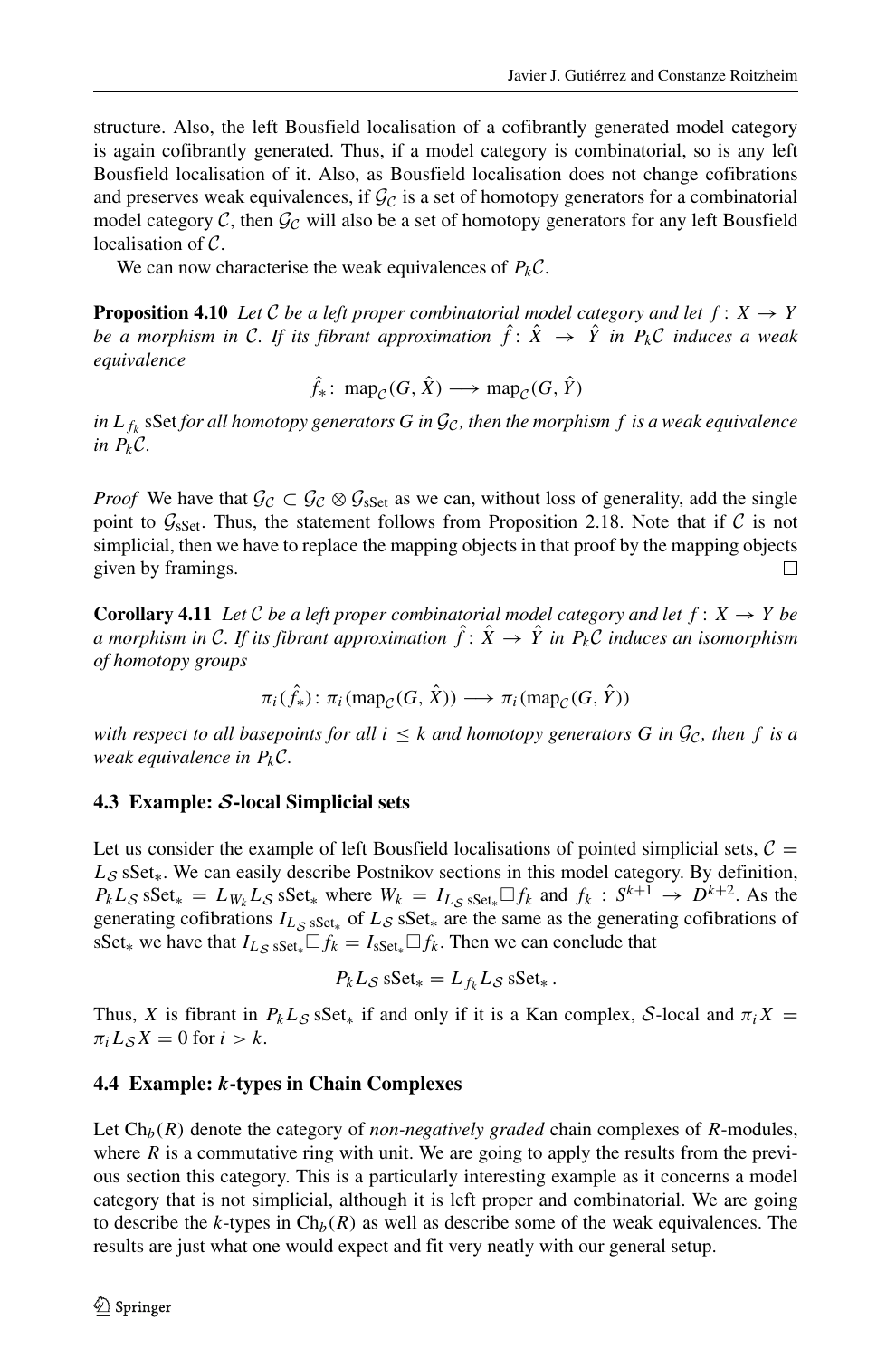Consider the standard projective model structure on  $\mathrm{Ch}_b(R)$ ; see [\[9,](#page-22-13) Section 7]. The weak equivalences are given by quasi-isomorphisms, fibrations are morphisms which are surjective in positive degrees, and cofibrations are monomorphisms with projective cokernel in every degree. Consider the model category of k-types of chain complexes,  $P_k Ch_b(R)$ . According to Definition 3.4, this is the left Bousfield localisation with respect to the set

$$
W_k = I_{\text{Ch}_b(R)} \square \{ f_k \colon S^{k+1} \longrightarrow D^{k+2} \}.
$$

Now the generating cofibrations in the standard projective model structure are given by the inclusions

$$
I_{\text{Ch}_b(R)} = \{ \mathbb{S}^n \longrightarrow \mathbb{D}^{n+1} \mid n \geq 0 \},\
$$

where  $\mathbb{S}^n$  denotes the chain complex which is R in degree n and zero everywhere else, and  $\mathbb{D}^{n+1}$  denotes the chain complex with R in degrees n and  $n+1$  with the identity differential between them, and zero everywhere else. To avoid notational confusion with the sphere and disk in spaces, we will use bold face for these.

Recall that the suspension functor  $\Sigma$  in a pointed model category  $\mathcal C$  can be defined using pointed framings; see [\[15,](#page-23-0) Definition 6.1.1]. If X is a cofibrant object then  $\Sigma X = X \otimes S^1$ , that is,  $\Sigma X$  is the pushout of the diagram



So let us look at the pushout-product



In the category  $\text{Ch}_b(R)$ , the suspension is given by shifting. By [\[15,](#page-23-0) Section 6.1],  $\mathbb{S}^i \otimes S^j = \mathbb{S}^{i+j}$ . Furthermore, framings are compatible with fibre and cofibre sequences  $[15, Section 6.2]$  $[15, Section 6.2]$ , so the above diagram is the same as



The pushout of two disks and a sphere is just another sphere, hence we obtain

$$
W_k = \{ \mathbb{S}^{n+k+1} \longrightarrow \mathbb{D}^{n+k+2} \mid n \ge 0 \},\
$$

so  $P_k \text{Ch}_b(R)$  is just localising  $\text{Ch}_b(R)$  at the map  $g_k: \mathbb{S}^{k+1} \to \mathbb{D}^{k+2}$ . Note that local equivalences are closed under (positive) suspensions, and hence localising with respect to  $g_k$  is the same as localising with respect to  $\{\sum^n g_k | n \geq 0\} = W_k$ .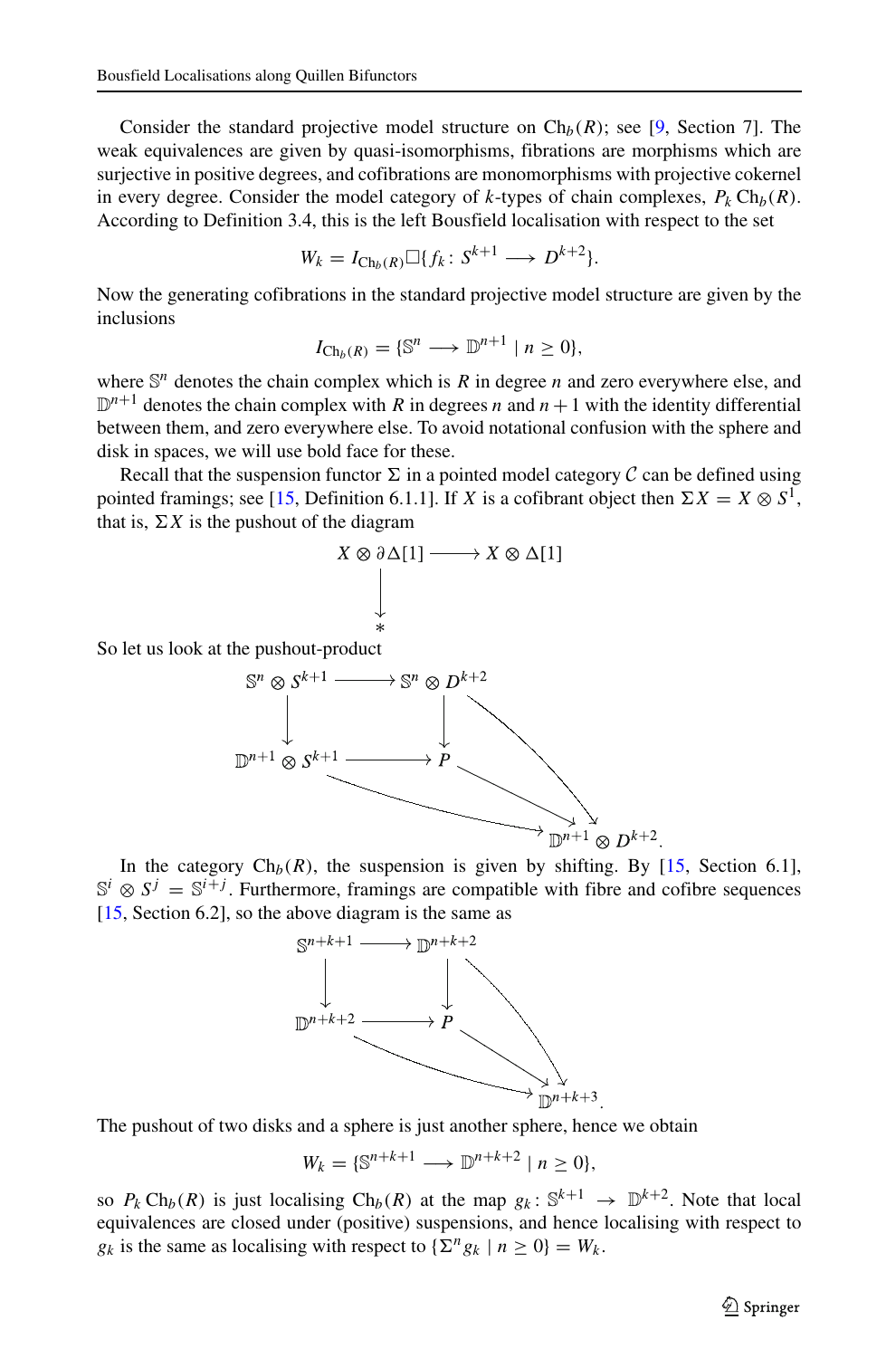Recall that we denote by  $map_{Ch_b(R)}(-, -)$  a homotopy function complex for the model category  $Ch_b(R)$ .

**Proposition 4.12** *A fibrant chain complex M in*  $\text{Ch}_b(R)$  *is a k-type if and only if*  $H_i(M)$  = 0 *for all*  $i > k$ .

*Proof* The chain complex  $M$  is  $g_k$ -local if and only if

$$
\pi_i(\text{map}_{\text{Ch}_b(R)}(\mathbb{D}^{k+2}, M)) \longrightarrow \pi_i(\text{map}_{\text{Ch}_b(R)}(\mathbb{S}^{k+1}, M))
$$

is an isomorphism for all  $i \geq 0$ . By adjunction, this is equivalent to

$$
[\mathbb{D}^{i+k+2},M]\longrightarrow [\mathbb{S}^{i+k+1},M]
$$

being an isomorphism for all  $i \geq 0$ , where the square brackets denote morphisms in the derived category  $D_b(R)$ . But as the chain complex  $\mathbb{D}^{i+k+2}$  is acyclic and the right hand side equals the homology  $H_{i+k+1}(M)$  of M, the above is equivalent to  $H_i(M) = 0$  for all  $i > k$ .  $i > k$ .

We can now say something about the weak equivalences in  $P_k Ch_b(R)$ . Recall that if M is a chain complex in  $\text{Ch}_b(R)$ , we denote by  $M[n]$  the n-fold suspension of M.

**Proposition 4.13** *Let*  $f : M \to N$  *be a morphism of chain complexes such that*  $H_i(f)$  *is an isomorphism for*  $0 \le i \le k + 1$ *. Then f is a weak equivalence in*  $P_k Ch_b(R)$ *.* 

*Proof* This is very similar to [\[14,](#page-22-8) Proposition 1.5.2]. Without loss of generality, let  $f : M \to N$ be a cofibration of chain complexes, that is, a monomorphism with degreewise projective cokernel. We know that f is a weak equivalence in  $P_k Ch_b(R)$  if and only if

$$
\operatorname{map}_{\operatorname{Ch}_b(R)}(N, Z) \longrightarrow \operatorname{map}_{\operatorname{Ch}_b(R)}(M, Z)
$$

<span id="page-22-4"></span>is an acyclic fibration in simplicial sets for all  $g_k$ -local Z; see [\[14,](#page-22-8) Section 1.3.1]. This is equivalent to having a lift in the diagram



<span id="page-22-10"></span><span id="page-22-9"></span><span id="page-22-7"></span><span id="page-22-6"></span><span id="page-22-3"></span><span id="page-22-1"></span><span id="page-22-0"></span>for all  $n \geq 0$ . By adjunction, this is equivalent to having a lift in the diagram



<span id="page-22-13"></span><span id="page-22-11"></span><span id="page-22-5"></span>for all  $n \geq 0$ .

<span id="page-22-12"></span><span id="page-22-8"></span><span id="page-22-2"></span>Note that for a chain complex A, the complex  $A \otimes \Delta[n]$  is the *n*th suspension of the cone of A, while  $A \otimes \partial \Delta[n]$  is  $A[n] \oplus A[n+1]$  (direct sum of chain complexes). Thus, the top left corner of this square is the *n*th suspension of the mapping cone of  $f$ , and the left vertical map is given by  $f \oplus id$ . As f was assumed to be a homology isomorphism in degrees 0 to  $k+1$ , this mapping cone is acyclic in degrees 0 to  $k+1$  and the left vertical map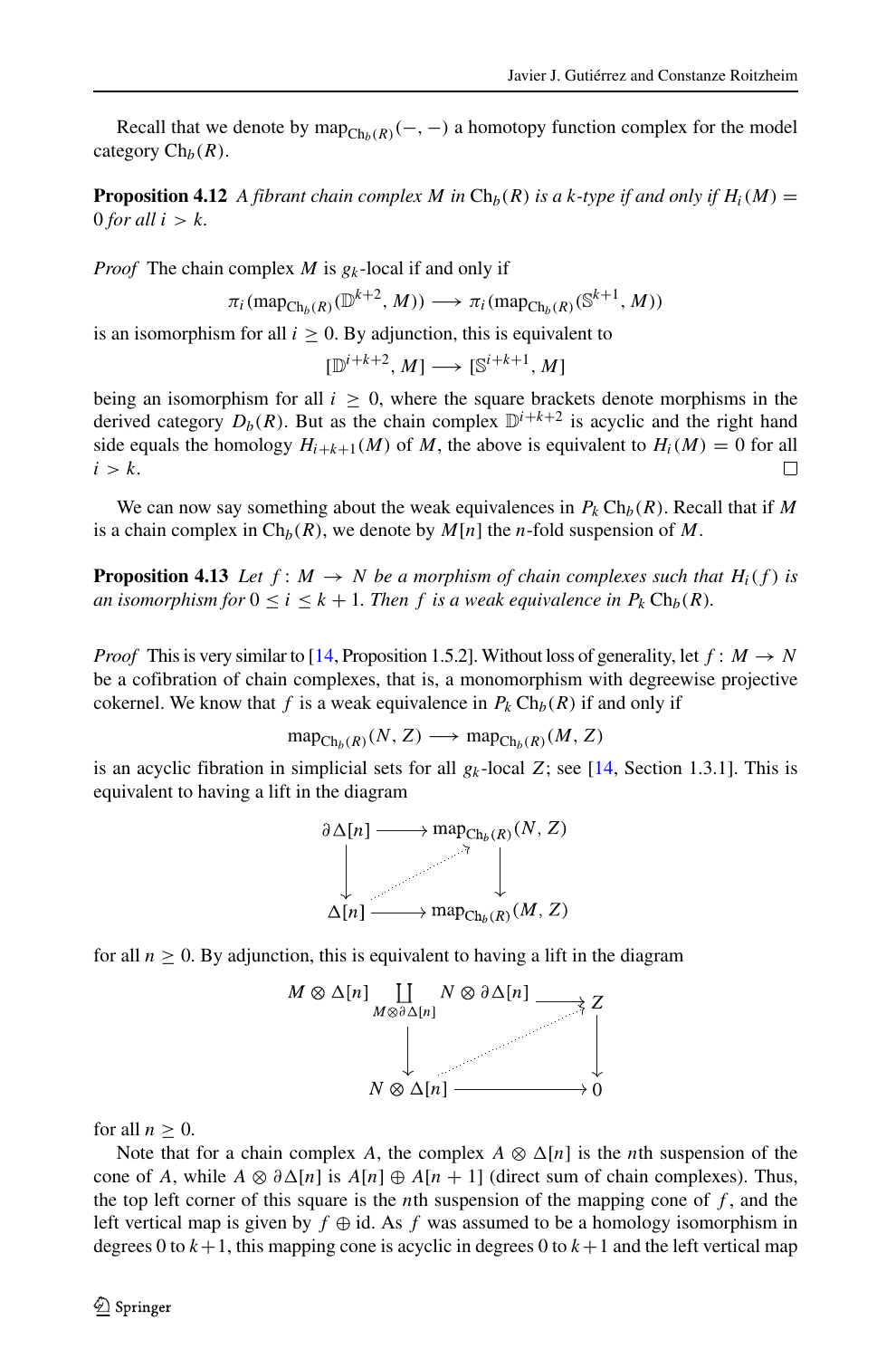<span id="page-23-0"></span>is a homology isomorphism in those degrees (as the cone of a chain complex is obviously acyclic).

<span id="page-23-7"></span><span id="page-23-5"></span><span id="page-23-4"></span>We know by Proposition 3.12 that  $H_i(Z) = 0$  for  $j \ge k + 1$ . This means that we have a square in  $\text{Ch}_b(R)$  where the left vertical map is a cofibration and the right vertical map a fibration. In order to have the desired lift, one of those maps would have to be a homology isomorphism.

<span id="page-23-2"></span><span id="page-23-1"></span>As the left vertical map is a homology isomorphism in degrees 0 to  $k + 1$ , we can use the methods in  $[9,$  Section 7.7, proof of MC4(i)] to construct a lift in those degrees. Then we can use the same method as in [\[9,](#page-22-13) Section 7.5, proof of MC4(ii)] to inductively construct the lift from degrees  $k + 2$  onwards, which uses that  $H_i(N) = 0$  for  $i > k + 1$ .

<span id="page-23-6"></span><span id="page-23-3"></span>So we have constructed a lift in the above square, which means that  $f: M \to N$  is a weak equivalence in  $P_k Ch_b(R)$ . П

As a consequence of Proposition 3.12 and Proposition 3.13 we get the following.

**Corollary 4.14** *If M is a chain complex in*  $Ch_b(R)$ *, then the*  $W_k$ -localisation is given by *the* k-truncation  $\tau_{\geq k}M$  of X, defined by

$$
(\tau_{\geq k}M)_n = \begin{cases} M_n & \text{if } n < k, \\ M_k/B_k & \text{if } n = k, \\ 0 & \text{if } n > k, \end{cases}
$$

*where*  $B_k = im(d_k)$  *denotes the group of k-boundaries.* 

**Acknowledgments** The first author would like to thank Dimitri Ara for many useful conversations on some of the topics of this paper. The second author would like to thank David Barnes for motivating discussions and the Radboud Universiteit Nijmegen for their hospitality.

#### **References**

- 1. Adámek, J., Rosický, J.: Locally Presentable and Accessible Categories, London Math. Soc. Lecture Note Ser., vol. 189. Cambridge University Press, Cambridge (1994)
- 2. Barnes, D., Roitzheim, C.: Local Framings. New York J. Math. **17**, 513–552 (2011)
- 3. Barnes, D., Roitzheim, C.: Stable left and right Bousfield localisations. Glasg. Math. J. **56**(1), 13–42 (2014)
- 4. Barnes, D., Roitzheim, C.: Homological localisation of model categories. Appl. Categ. Struct. **23**(3), 487–505 (2015)
- 5. Barwick, C.: On left and right model categories and left and right Bousfield localizations. Homology, Homotopy Appl. **12**(2), 245–320 (2010)
- 6. Beke, T.: Sheafifiable homotopy model categories. Math. Proc. Camb. Phil. Soc. **129**(3), 447–475 (2000)
- 7. Dundas, B.I., Röndings, O., Østvær, P.A.: Motivic functors. Doc. Math. 8, 489–525 (2003)
- 8. Dugger, D.: Combinatorial model categories have presentations. Adv. Math. **164**, 177–201 (2001)
- 9. Dwyer, W.G., Spalinski, J.: Homotopy theories and model categories, pp. 73–126. Handbook of algebraic topology, North-Holland, Amsterdam (1995)
- 10. Gabriel, P., Ulmer, F.: Lokal präsentierbare Kategorien, Lecture Notes in Math., vol. 221. Springer-Verlag, Berlin, Heidelberg (1971)
- 11. Goerss, P.G., Jardine, J.F.: Simplicial Homotopy Theory, Progress in Math., vol. 174. Basel, Birkhauser ¨ (1999)
- 12. Gutiérrez, J.J., Roitzheim, C.: Towers and fibered products of model structures. Mediterr. J. Math. **13**(6), 3863–3886 (2016)
- 13. Hatcher, A.: Algebraic Topology. Cambridge University Press, Cambridge (2002)
- 14. Hirschhorn, P.S.: Model Categories and Their Localizations, Math. Surveys and Monographs, vol. 99, Amer. Math. Soc., Providence (2003)